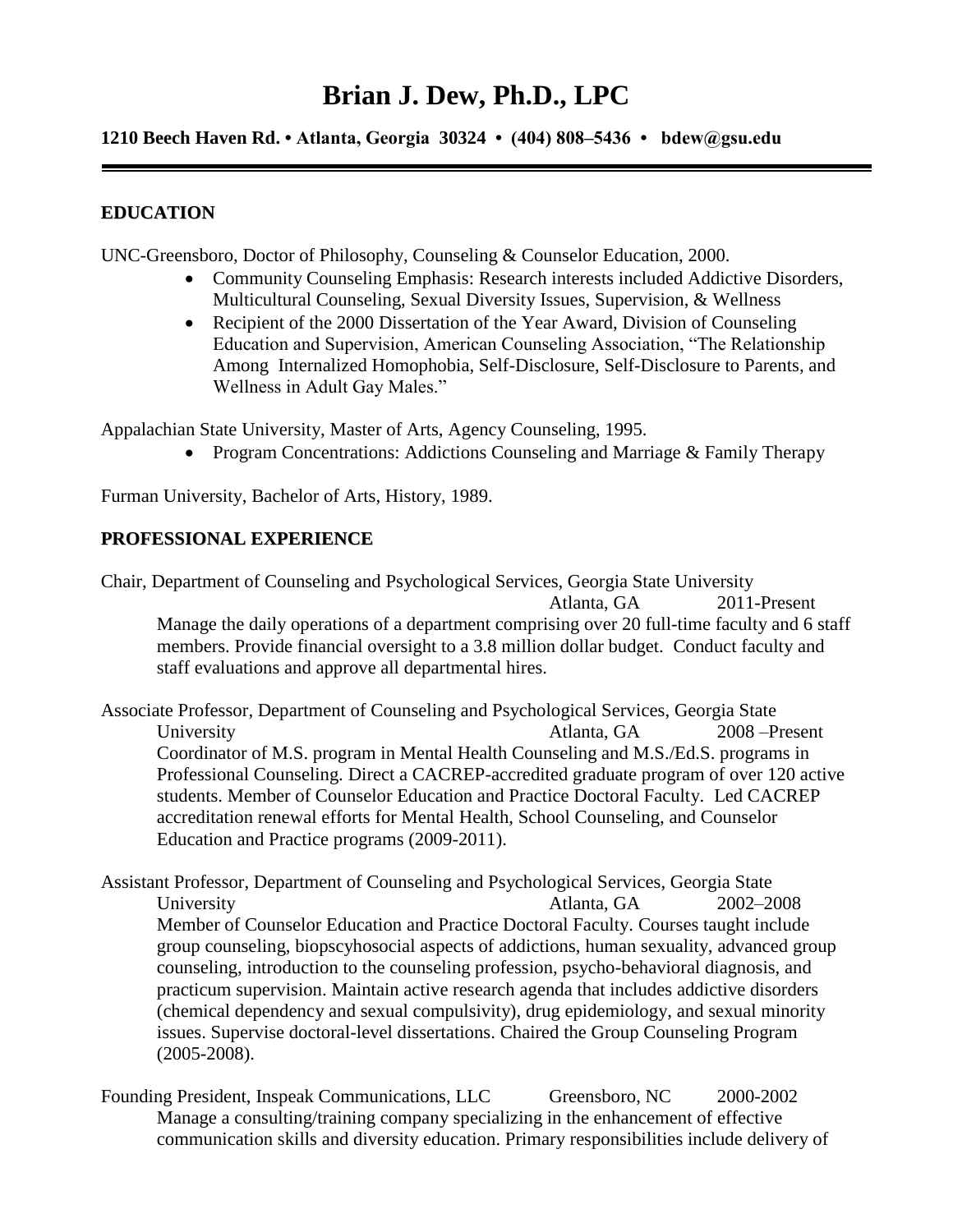consultation, facilitation of group processes, and overseeing financial operations. Clients include: Bank of America, Northwestern Mutual, Sara Lee, VF Corporation, and Novartis.

- Provided short-term clinical services to collegiate population. Other responsibilities included Counselor, High Point University Counseling Center High Point, NC 1998-1999 directing the H.P.U. Substance Abuse Awareness Program, conducting university staff training and development, and teaching two undergraduate classes.
- Co-Coordinator, UNC-G Counseling & Consulting Clinic Greensboro, NC 1997-1998 Co-directed daily operations of a university clinic. Primary responsibilities included directing collegiate substance abuse program, developing and implementing staff training and development, and providing clinical/consultation services.
- Counselor, High Point Behavioral Health High Point, NC 1995-1997 Coordinated clinical services for the dual diagnosis adult outpatient addictions program. Supervised the state-certified Impaired Professional Program, directed the 100-Person Family Psycho-educational Program for Addictive Disorders, and developed/implemented the clinical internship supervision curriculum.
- Intern, Duke University Medical Center Durham, NC 1994-1995 Provided clinical services to participants in Duke University's Adult Outpatient Addictions Treatment Program. Program Concentrations included dual diagnosis treatment and clients with HIV/AIDS.

## **RESEARCH & PUBLICATIONS RESEARCH & PUBLICATIONS**

#### **Peer-Reviewed Journal Articles**

- Wolf, E., & Dew, B. (2012). Alcohol and drug use among male to female transgender persons. Journal of LGBT Issues in Counseling, 6 (4), 247-256.
- Gnilka. P. B., Chang, C. Y., & Dew, B. J. (2012). The effect of supervisee stress and coping Gnilka. P. B., Chang, C. Y., & Dew, B. J. (2012). The effect of supervisee stress and coping resources on the working alliance and supervisory working alliance. *Journal of Counseling and Development,90,* 63-70.
- Dew, B. (2011). Review of 'Gay men and substance abuse: A basic guide for addicts and those who care for them'. *Journal of LGBT Issues in Counseling, 6*, 86-90.
- Dew, B. (2010). Toward a better understanding of non-addicted, methamphetamine-using, men who have sex with men (MSM) in Atlanta. *Open AIDS Journal*, 7, 141-147.
- Counseling, 3 (1), 2-20. Gnilka, P. & Dew, B. (2009). An Internet-based examination of sexual behaviors and marital adjustment among self-identified gay and bisexual heterosexually married male users of online chat rooms. *Journal of Lesbian, Gay, Bisexual and Transgender Issues in*
- *Brubaker, M., Garrett, M., & Dew, B. (2009). Examining the relationship between internalized* heterosexism and substance abuse among lesbian, gay, and bisexual individuals: A critical review. *Journal of Lesbian, Gay, Bisexual and Transgender Issues in Counseling.* 3 (1), 62- 89.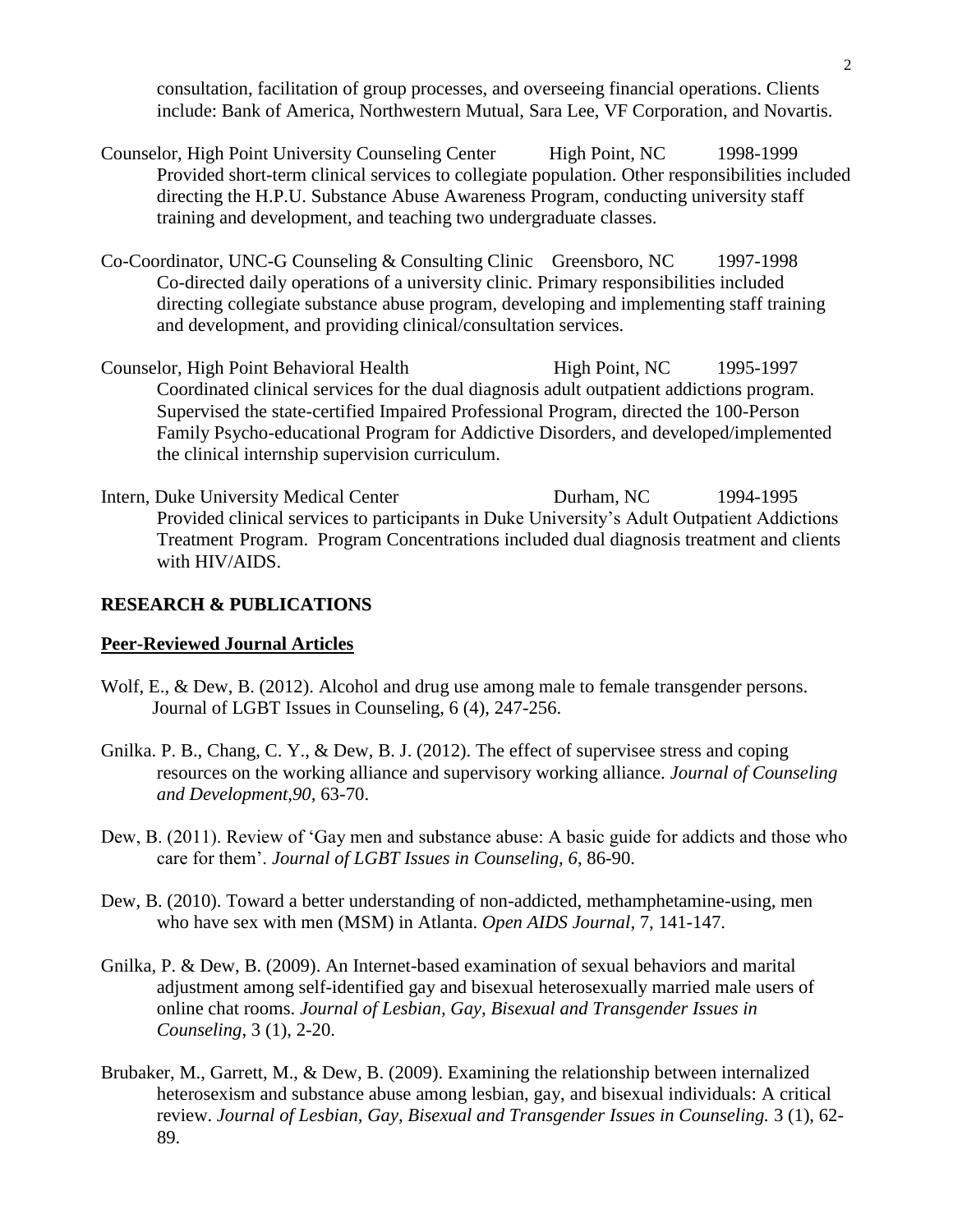- Varjas, K., Dew, B., Marshall, M., Graybill, E., Singh, A., & Meyers, J. (2008). Bullying in schools towards sexual minority youth*. Journal of School Violence*, 7 (2), 59-86.
- Dew, B., Elifson, K., & Dozier, M. (2007). Social and environmental factors and their influence on drug use vulnerability and resiliency in rural populations. *Journal of Rural Health*, 23, 16-21.
- *Professional School Counseling, 11* (2), 113-120. Varjas, K., Graybill, E., Mahan, W., Meyers, J., Dew, B., et al. (2007)*.* Urban Service providers' perspectives to Gay, Lesbian, and Questioning Students: An Exploratory Study.
- Dew, B., Elifson, K., & Sterk, C. (2007). Differences in at-risk behaviors between heterosexual and non-heterosexual male users of methamphetamine. *Journal of Drug Issues*, *2*, 281-298.
- Varjas, K., Mahan, W., Meyers, J., Birchbichler, L., Lopp, G., & Dew, B. (2006). Assessing school climate among sexual minority high school youth. *Journal of GLBT Issues in Counseling*, 1(3), 49-76.
- Singh, A., Dew, B., & Hays, D. (2006). Relationship among internalized homophobia, sexual identity development, and coping resources of lesbian and bisexual women. *Journal of GLBT Issues in Counseling, 1*(3), 15-32.
- Dew, B., Brubaker, M., & Hays, D. (2006). From the altar to the Internet: Married men and their online sexual behavior. *Journal of Sexual Addiction & Compulsivity*, *13*(2-3), 195-207.
- Varjas, K., Meyers, J., Henrich, C., Graybill, E., Dew, B., et al. (2006). Using a participatory culture-specific intervention model to develop a peer victimization intervention. *Journal of Applied School Psychology (Special Ed.: Multicultural Issues and School Psychology Practice)*, *22*, 35-55.
- Mahan, W., Varjas, K., Dew, B., Meyers, J., & Singh, A. (2006). School and community service providers' perspectives on GLBTQI bullying. *Journal of GLBT Issues in Counseling*, *1*, 45- 66.
- Dew, B., Elifson, K., & Sterk, C. (2006). Treatment implications for young adult users of MDMA. *Journal of Addictions and Offender Counseling*, *26*, 84-98.
- Lassiter, P., Dew, B., Newton, K., Hays, D. & Yarbrough, B. (2006). Self-defined empowerment in gay and lesbian parents: A qualitative examination. *The Family Journal*, *14*, 245-252*.*
- internalized homophobia, self-disclosure, and self-disclosure to parents. *Journal of GLBT*  Dew, B., Myers, J., & Wightman, L. (2006). Wellness in adult gay males: Examining the impact of *Issues in Counseling*, *1*, 23-41.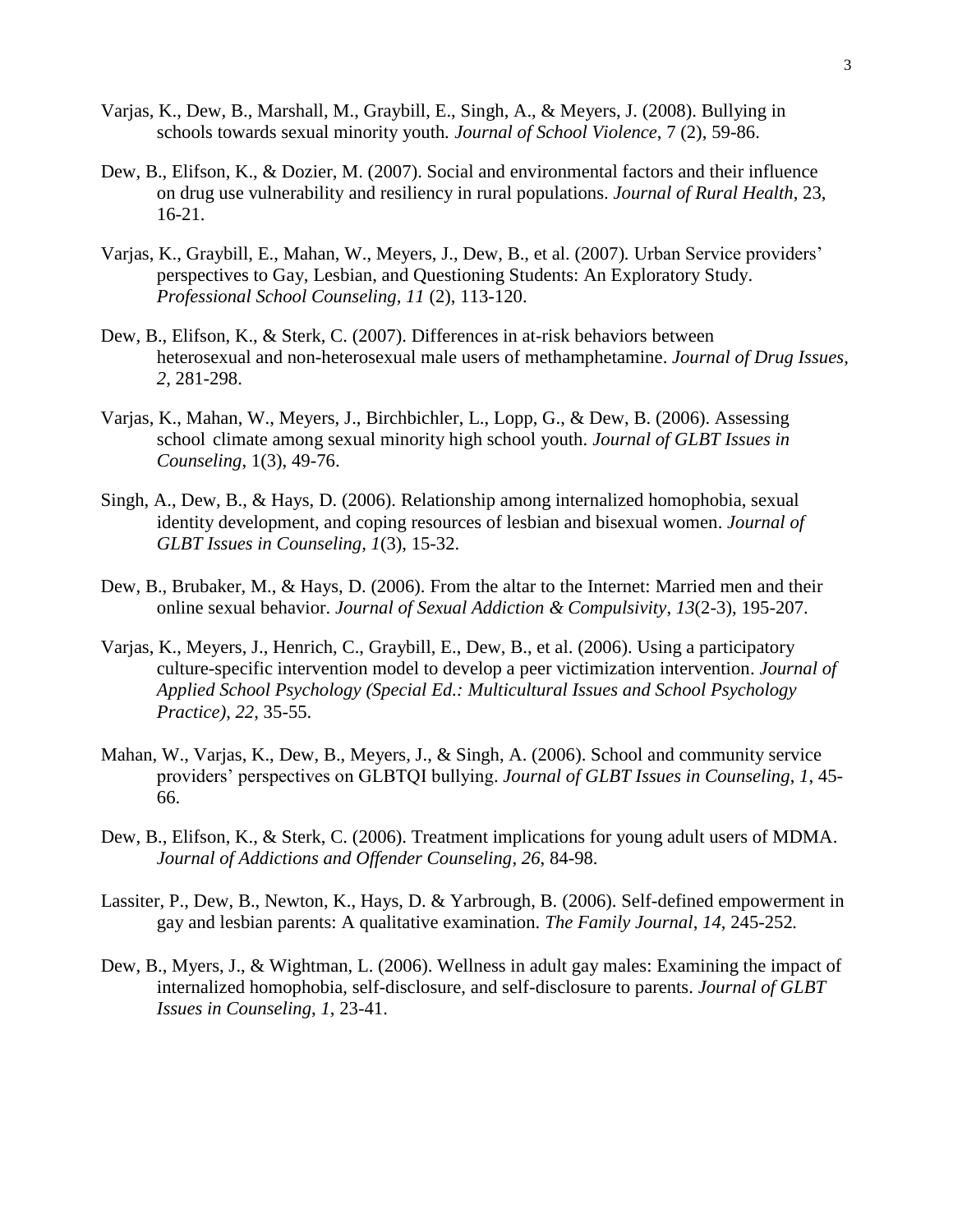- Dew, B., & Chaney, M. (2005). The relationship among sexual compulsivity, internalized homophobia*,* and HIV at-risk sexual behavior in gay and bisexual male users of internet chat rooms. *Journal of Sexual Addiction and Compulsivity*, *12*, 259-275.
- Dew, B., & Chaney, M. (2004). Sexual addiction and the Internet: Implications for the gay male. *Journal of Addictions and Offender Counseling*, *24*, 101-114.
- Chaney, M., & Dew, B. (2003). Online experiences of sexually compulsive men who have sex with men. *Journal of Sexual Addiction and Compulsivity*, *10*, 259-274.
- Gmutza, B., Long, J., Rubio, P., & Shroat, D. (2002). Establishing an alcohol and other drug<br>assessment and intervention within an onsite counselor education research and training<br>clinic. Journal of Addictions and Offender assessment and intervention within an onsite counselor education research and training Juhnke, G., Huffman, S., Dew, B., Nilsen, K., Adams, J., Jordan, J., Charkow, W., Curtis, R.,
- Myers, J., Dice, C., & Dew, B. (2000). Alcohol abuse in later life: Issues and interventions for counselors. *Adultspan Journal, 2*, 2-14.
- Dew, B., & Myers, J. (2000). Gay parents: No longer a paradox. *Adultspan Journal, 2*, 44-56.

## **Book Chapters**

- Dew, B., & Storie, M. (2012). Sexual addiction and the gay male client. In M.L. Pope & S. Dworkin (Eds.), *Case Studies in Lesbian, Gay, Bisexual, and Transgender Counseling*. Alexandria, VA: American Counseling Association.
- Myers & T.J. Sweeney (Eds.), *In Professional Counseling Excellence through Leadership*  Dixon, A., & Dew, B. (2011). Counseling practice: Schools, agencies, and community. In J.E. *and Advocacy*. Alexandria, VA: American Counseling Association.
- Dew, B., & Storie, M. (2012). Sexual addiction and the gay male client. In M.L. Pope & S. Dworkin (Eds.), *Case Studies in Lesbian, Gay, Bisexual, and Transgender Counseling*. Alexandria, VA: American Counseling Association.
- Dew, B., & Newton, K. (2005). Gender, sexual orientation, and wellness. In J.E. Myers & Dew, B., & Newton, K. (2005). Gender, sexual orientation, and wellness. In J.E. Myers & T.J. Sweeney (Eds.), *Counseling for wellness: Theory research and practice.* Alexandria, VA: American Counseling Association.

## **Peer-Reviewed Manuscripts Under Review**

- Tatum, A., Dew, B., Dispenza, F., & Wolfe, E. *Outness, sexual health behaviors, and geobased mobile application use among MSM.* Manuscript submitted for publication.
- Wolfe, E., Dew, B., Dispenza, F., & Tatum, A. *MSM use of geo-based mobile applications for making social and sexual connections.* Manuscript submitted for publication.
- Corthell, K. Dew, B., Dixon, A., Parker, L., & Grubbs, N. *Meeting the mental health needs of middle school students: An examination of school counselors' perspectives.* Manuscript middle school students: An examination of school counselors' perspectives. Manuscript submitted for publication.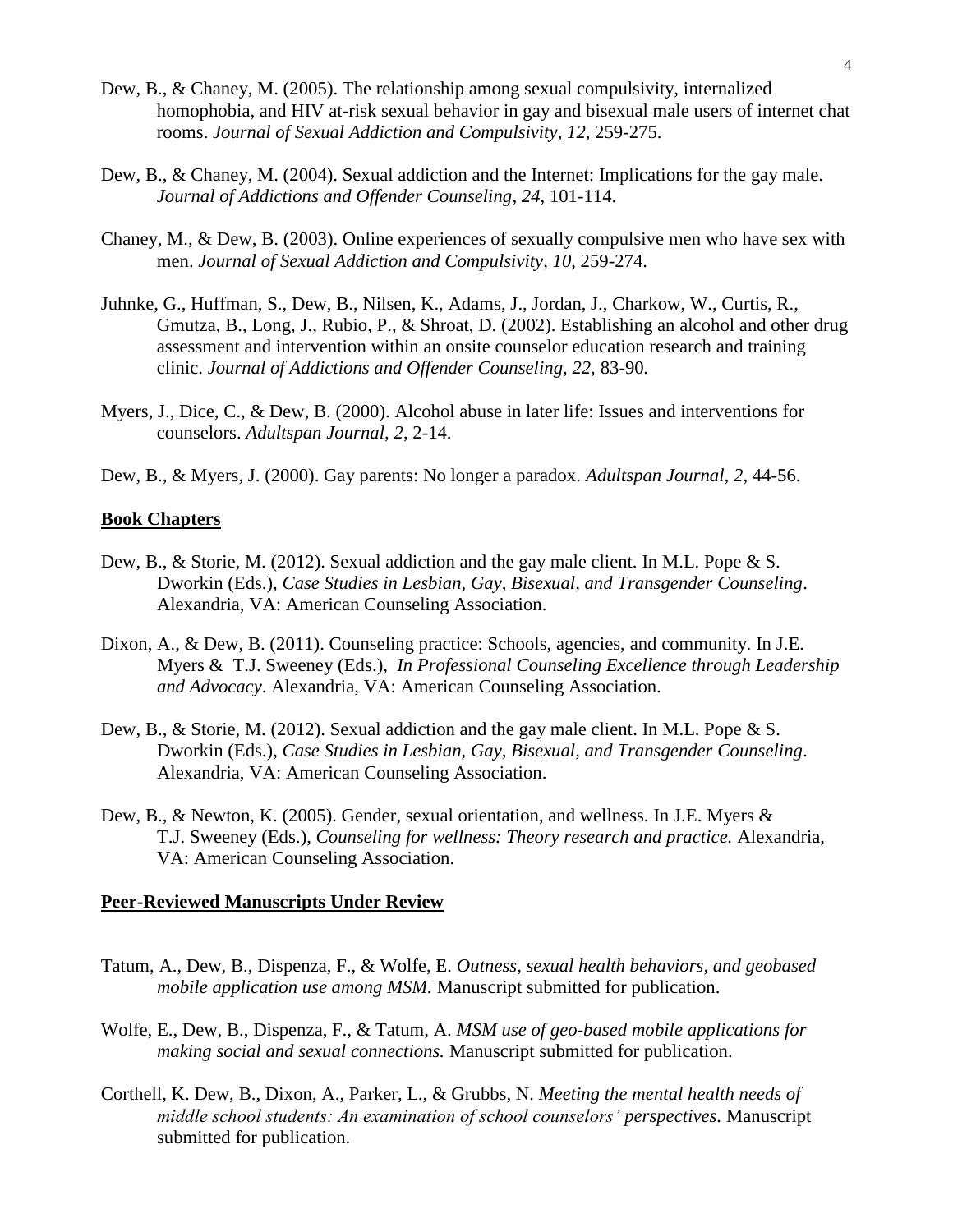- Dispenza, F., Dew, B., Tatum, A., & Wolf, E. *Sexual health counseling with aging men who have sex with men (MSM)*. Manuscript submitted for publication.
- Wolfe, A., & Dew, B. *Massively multiplayer online gamers: Motivations and risks*: Manuscript submitted for publication.
- Wolfe. A., & Dew, B. *Massively multiplayer online games: virtual worlds with real effects.* Manuscript submitted for publication.

## **Non-Peer Reviewed Publications**

- Dew, B. (2008). *Patterns and trends of drug use in Atlanta*. In National Institute of Drug Abuse's Epidemiologic Trends in Drug Abuse. U.S. Department of Health and Human Services: National Institutes of Health.
- Dew, B. (2007). *The intersection of methamphetamine use and HIV: Investigating the impact among Atlanta's MSM*. Report prepared for The Georgia Department of Human Resources, HIV Prevention Branch.
- Dew, B. (2007). *A community at risk: Examining the impact of HIV in Atlanta's Transgender Community*. Report prepared for The Georgia Department of Human Resources, HIV Prevention Branch.
- Dew, B., Sterk, C., & Elifson, K. (2006). *Patterns and trends of drug use in Atlanta*. In National Institute of Drug Abuse's Epidemiologic Trends in Drug Abuse. U.S. Department of Health and Human Services: National Institutes of Health.
- Dew, B., Sterk, C., Elifson, K., & Brubaker, M. (2006). *Metropolitan Atlanta drug use trends*. In National Institute of Drug Abuse's Epidemiologic Trends in Drug Abuse. U.S. Department of Health and Human Services: National Institutes of Health.
- Dew, B., Sterk, C., & Elifson, K. (2005). *Drug use trends in metropolitan Atlanta*. In National Institute of Drug Abuse's Epidemiologic Trends in Drug Abuse. U.S. Department of Health and Human Services: National Institutes of Health.
- Dew, B., Newton, K., & Sterk, C. (2005). *Metropolitan Atlanta drug use trends*. In National Institute of Drug Abuse's Epidemiologic Trends in Drug Abuse. U.S. Department of Health and Human Services: National Institutes of Health.
- (2005). *LGBT campus attitudes survey subcommittee report*. Georgia State University. Talburt, S., Bakeman, R., Dew, B., Greenberg, D., Taylor, N., Gallagher, C., Burns, W., & Nall, C.

## **DISSERTATIONS (CHAIR) DISSERTATIONS (CHAIR)**

- Tiffany Mosley (2013), *Experiences and Perceptions of College Counseling Centers by Black Undergraduate Women attending Predominantly White Universities in the Southeast*.
- Kimere Corthell (2013), Chair, *Counselor educators role in fostering school counseling and*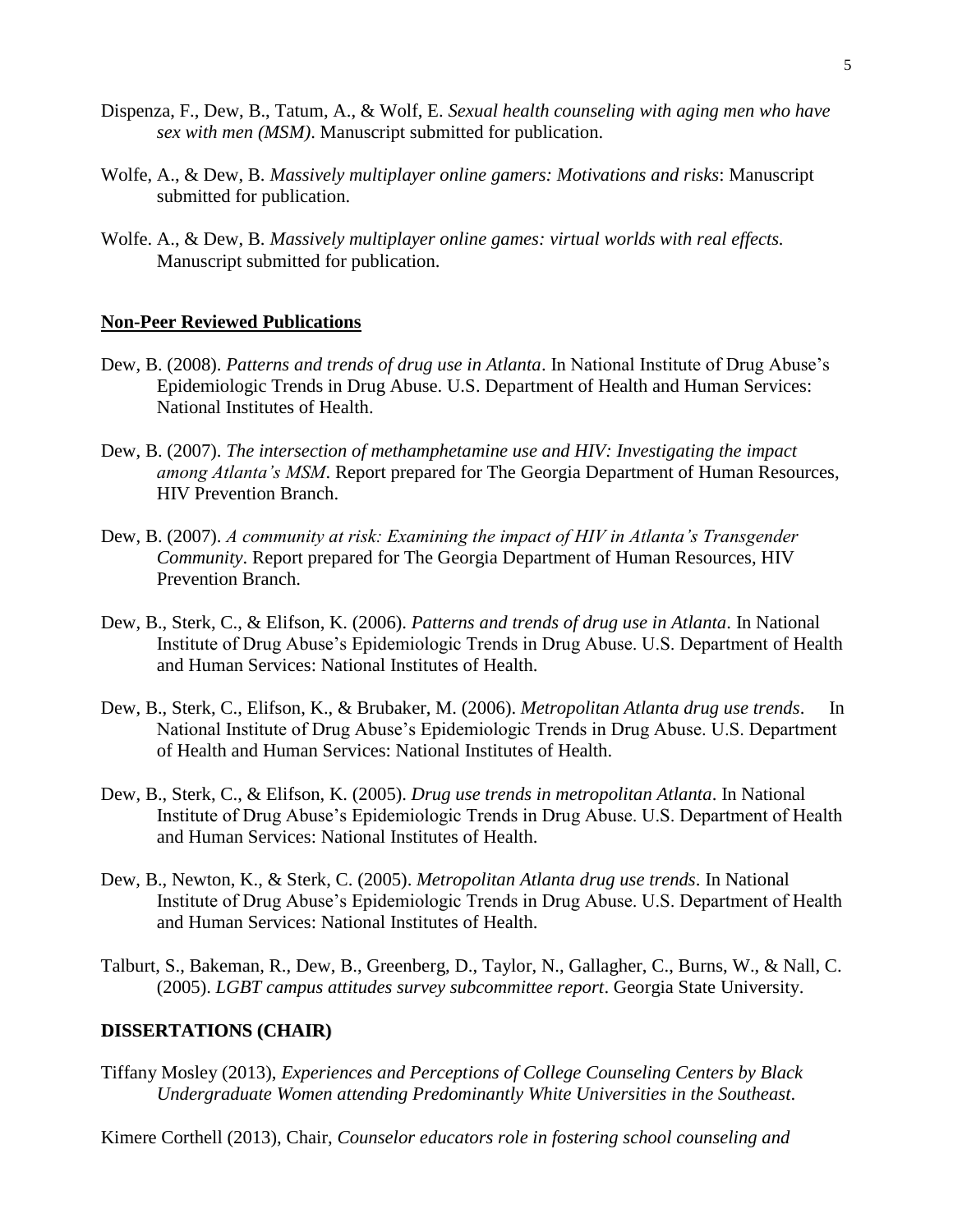*mental health counseling collaboration.* 

- Amanda Wolfe (2011). *Massively Multiplayer Online Gamers: Rethinking Problematic Use and Sense of Community.*
- Karin Smithson (2011). *The relationship among social Connectedness, meaning in life, and wellness for heterosexual adult women in Levinson's mid-life transition stage*.
- Kathy Newton (2008). *African American women's perceptions of and experiences with mandated substance abuse treatment: Implications for counselors.*

## **DISSERTATIONS (COMMITTEE MEMBER) DISSERTATIONS (COMMITTEE MEMBER)**

- Telsie Davis (2011). *African American women with substance use disorders: Therapist characteristics predictive of working alliance development*.
- Philip Gnilka (2010). *The effects of counselor trainee and supervisor stress and coping resources on the working alliance and supervisory alliance*.

Geneva Gray (2008). *Counselor Trainee's experiences in an abstinence-based addiction course*.

Mary Jane Phillips (2007). *Identity development as the parent of a lesbian or gay male.* 

- Joffrey Suprina (2006). *Using Life-style and coping resources to differentiate between gay men with and without alcohol problems: An Adlerian study.*
- Mike Chaney (2004). *The relationship among boredom proneness, social connectedness, and online dissociation among sexually compulsive men.* dissociation among sexually compulsive men.

**PAST/PRESENT CERTIFICATIONS & LICENSURE PAST/PRESENT CERTIFICATIONS LICENSURE** 

National Certified Counselor (NCC)

North Carolina Certified Substance Abuse Counselor (CSAC)

North Carolina Licensed Professional Counselor (LPC)

Georgia Licensed Professional Counselor (LPC)

**PRESENTATIONS PRESENTATIONS** 

## **International**

 *abstinence*. American Counseling Association/Canadian Counseling Association Conference, Montreal, Canada. Dew, B., Band, S., Brubaker, M., Paul, D., & Raybon, B. (2006). *Behind the eyes of methamphetamine dependents: Critical perspectives on achieving and maintaining*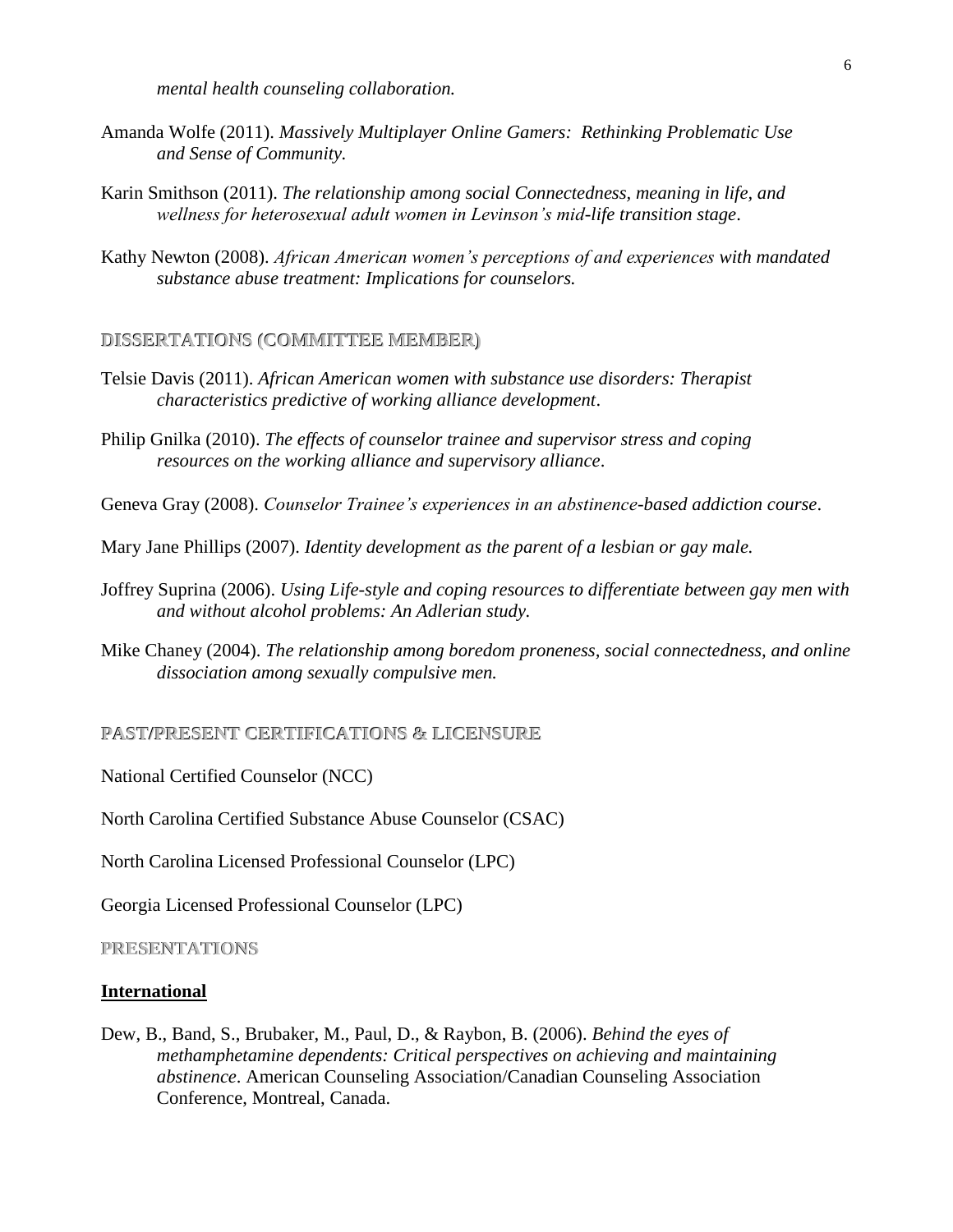- Jarvis, M., Earle, M., McCall, D., Dew, B., & Parsons, J. (2006). *Clinical issues in treating sexual compulsivity*. Consortium of Sexual Addiction Treatment Professionals Meeting, London, England.
- Dew, B., & Varjas, K. (2005). *Counseling with gay, lesbian, bisexual and transgendered*  Speyer, Germany. *clients: A two-day learning institute*. American Counseling Association European Branch,

## **National**

- Corthell, K., Dixon, A., Dew, B., & Parker, L. (2013, accepted). Counselor educators role in fostering school counseling and mental health counseling collaboration. Association for Counselor Education and Supervision, Denver, CO.
- Corthell, K., Dixon, A., Dew, B. Parker, L., & Grubbs, N. (2012). *Mental health in the middle:* School counselors' perceptions of middle school students' mental health needs. American Counseling Association, Cincinnati, OH.
- Dew, B. (2011) The Impact of Fear as a Barrier to Wellness. Key Note Dew, B. (2011) *The Impact of Fear as a Barrier to Wellness.* Key Note speaker at the Maryland Counseling Association 2011 Conference, Baltimore, MD.
- Corthell, K., & Dew, B. (2011). Meeting the mental health needs of children in alternative schools: A different approach. 2011 Association for Counselor Education and Supervision Conference, Nashville, TN.
- Dew, B. (2010). *Sexual addiction from a counselor's perspective*. University of North Carolina-Greensboro Department of Counseling and Educational Development's Invited Lecturer Series. Greensboro, NC.
- Dew, B., Dixon, A., Harper, M., Henriksen, R. (2009*). Counselor education from different voices: A panel discussion*. Chi Sigmia Iota's Leadership Training, American Counseling Association Conference, Charlotte, NC.
- Dew, B., Castleberry, J., & Storie, M. (2009). *Patterns and trends of drug use in Atlanta, GA*. National Institute On Drug Abuse's Community Epidemiology Work Group Winter Meeting, San Francisco, CA.
- Smithson, K., & Dew, B. (2008). *Is It All Talk? Assessing the attitudes and behaviors of heterosexual married men who use online chat rooms*. American Counseling Association Conference, Honolulu, Hawaii.
- Drug Abuse's Community Epidemiology Work Group Winter Meeting, Bethesda, MD. Dew, B. (2008). *Patterns of drug use and trends in Atlanta: An Update.* 2008 National Institute On
- Dew, B. (2008). *Patterns of drug use and trends in Atlanta.* 2008 National Institute On Drug Abuse's Community Epidemiology Work Group Winter Meeting, Ft. Lauderdale, FL.
- Dew, B. (2007). *Living in the ice age: Exploring the impact of methamphetamine use on the correctional system*. American Corrections Health Services Association Annual Conference, Reno, NV.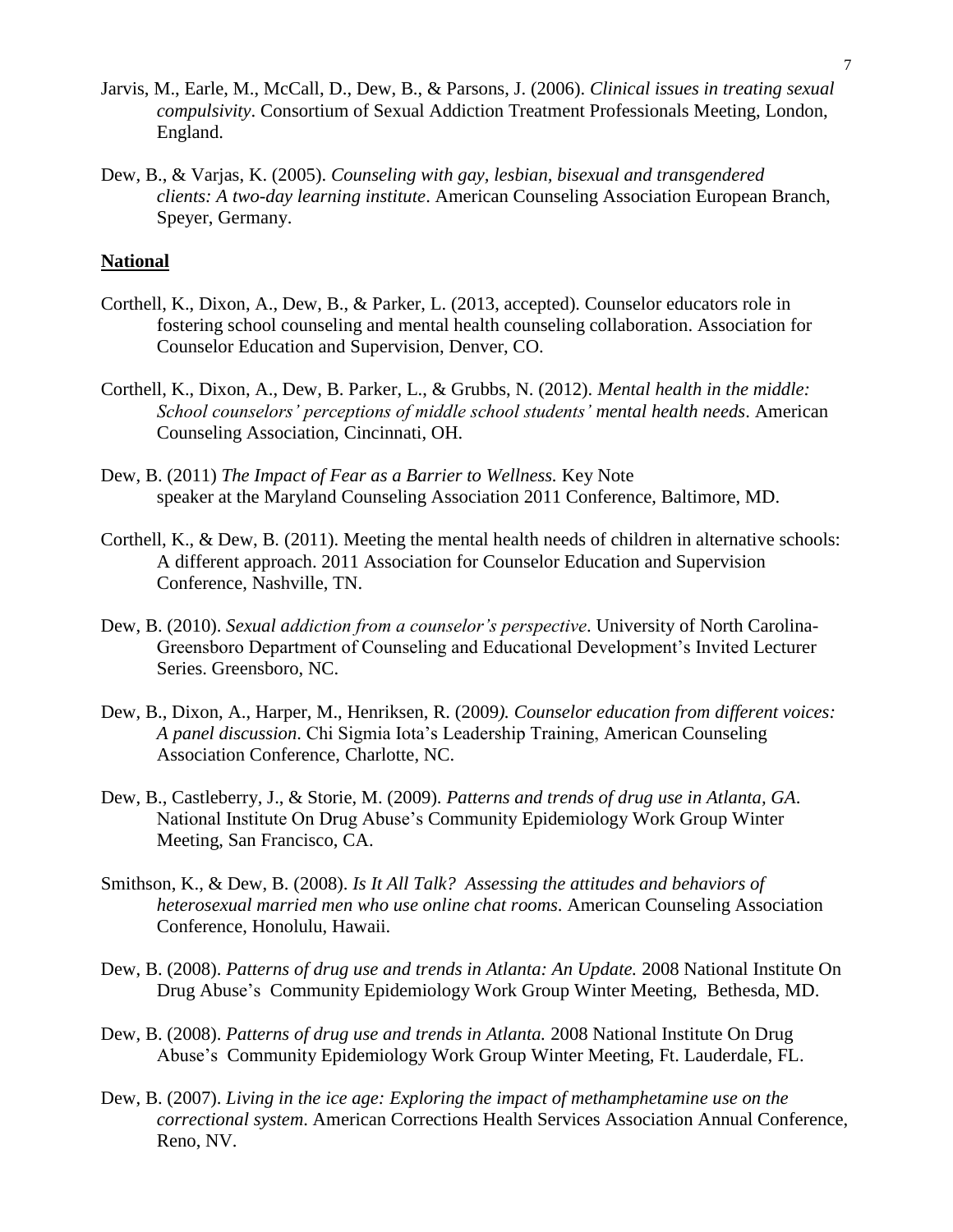- Dew, B. (2007). *Patterns of drug use and trends in Atlanta: An update.* 2007 National Institute On Drug Abuse's Community Epidemiology Work Group Summer Meeting, Philadelphia, PA.
- Gray, G., & Dew, B. (2007). Factors Influencing Positive Student Outcome in a graduate addictions course. 2007 Association of Counseling Education and Supervisors Annual Conference. Columbus, OH.
- Anderson, C., Dew, B., Quam, J., Stacey, J., & Volpp, S. (2007). *Soulforce/Truth wins out: Teleconference call with media regarding GLBT parenting*. Austin, TX.
- Dew, B. (2007). *Patterns of drug use and trends in Atlanta.* 2007 National Institute On Drug Abuse's Community Epidemiology Work Group Winter Meeting, San Antonio, TX.
- Dew, B. (2006). *Substance use trends in metropolitan Atlanta (January-December, 2005)*. Community Epidemiology Work Group, June Meeting, Minneapolis, MN.
- Dew, B. (2006). *The impact of crystal meth on HIV-positive MSM sexual behavior*. The Society for the Advancement of Sexual Health 2006 National Conference, Chicago, IL.
- Dew, B. (2006). *Substance abuse trends in Atlanta (January-June, 2005)*. National Institute on Drug Abuse's Community Epidemiology Work Group, January Meeting, Phoenix, AZ.
- Dew, B. (2005). *Preventing the use of club drugs: Building community support.* Northeast Center for the Application of Prevention Technologies, Audio Conference.
- Dew, B. (2005). *An overview of Atlanta's emerging drug trends*. White House Office of National Drug Control Policy Major Cities Initiative Conference, Atlanta, GA.
- Newton, K., Gray, G., & Dew, B. (2005). *High impact learning: Experiential approaches for improving addiction education for counselor trainees.* Association of Counseling Education and Supervision Annual Conference, Pittsburgh, PA.
- Dew, B., Marszalek, J., & Degges-White, S. (2005). *Sexual orientation and the classroom: The impact of being a GLB pre-tenured counselor educator.* Association of Counseling Education and Supervision Annual Conference, Pittsburgh, PA.
- Dew, B. (2005). *Secrecy and sex: Married men and their Internet chat room activity*. The Society for the Advancement of Sexual Health 2005 National Conference, San Francisco, CA.
- Gailis, A., Kordansky, J., Raybon, B., & Dew, B. (2005). *Bisexuality and the Internet: The coming out process*. The Society for the Advancement of Sexual Health National Conference, San Francisco, CA.
- Dew, B. (2005). *Drug abuse patterns and trends in Atlanta*. National Institute on Drug Abuse's Community Epidemiology Work Group, June Meeting, Denver, CO.
- Dew, B. (2005). *Sex and shame: Clinical interventions with sexually addicted clients*. McCleod Institute, University of North Carolina-Charlotte, Charlotte, NC.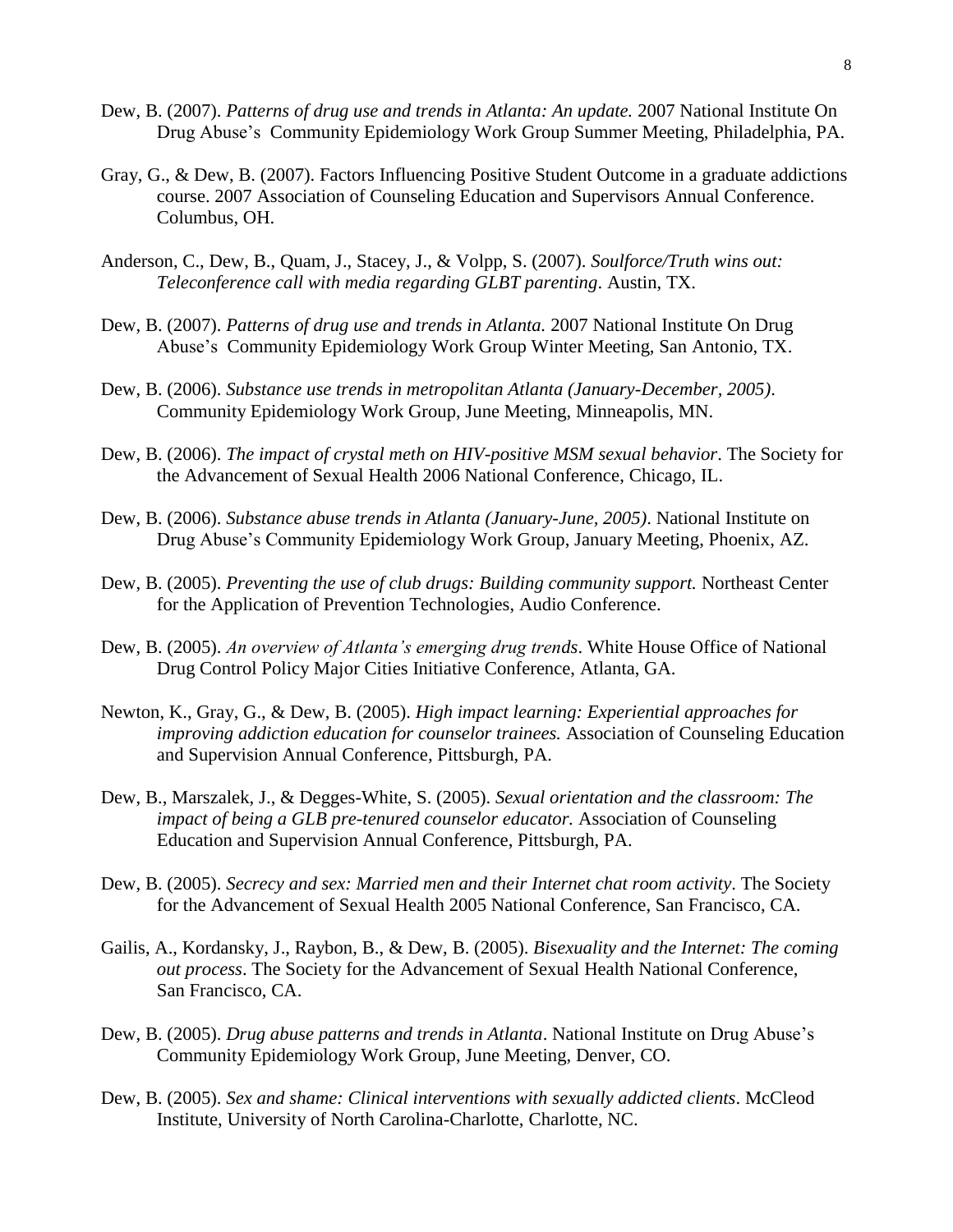- *Implications for the counseling profession*. American Counseling Association Dew, B., & Marszalek, J. (2005). *Chemical dependency and the GLBT client:*  Conference, Atlanta, GA.
- Dew, B., Larson, K., & Varjas, K. (2005). *Keeping GLBTQI students safe in schools*. American Counseling Association Conference, Atlanta, GA.
- Varjas, K., Dew, B., Henrich, C., Graybill, E., Marshall, M., Ades, H. Pearson, L., Nastasi, B., Meyers, J., & Mahan, W. (2005). *Bullies and their targets: Building a safe school community*. National Association of School Psychology, Atlanta, GA.
- Varjas, K., Dew, B., Henrich, C., Graybill, E., Marshall, M., Ades, H., & Meyers, J. (2005) *School and community service providers' perspectives on bullying*. National Association of School Psychology, Atlanta, GA.
- Community Epidemiology Work Group, January Meeting, Long Beach, CA. Dew, B. (2005). *Drug abuse patterns and trends in Atlanta*. National Institute of Drug Abuse's
- Parsons, J., Dew, B., & Chaney, M. (2004). *Internet-based data collection: An emerging trend in sex research.* Annual Conference of the Society for the Advancement of Sexual Health, Washington, DC.
- Dew, B., & Chaney, M. (2004). *MSM and the Internet: Psychosocial influences on sexually compulsive behavior.* Annual Conference of the Society for the Advancement of Sexual Health, Washington, DC.
- Lassiter, P., & Dew, B. (2004). *A qualitative exploration of the empowerment needs of gay and lesbian parents*. American Counseling Association Conference, Kansas City, MO.
- Dew, B. (2004). *Leadership development and the counselor profession*. American Counseling Association Conference, Kansas City, MO.
- Dew, B. (2004). *Gay male sex and the Internet: The "Bath House" of the 21st century*. American Counseling Association Conference, Kansas City, MO.
- Cannon, E., Dew, B., & Lassiter, P. (2004). *My family is special: Listening to the voices of LGBT families*. American Counseling Association Conference, Kansas City, MO.
- Dew, B., & Chaney, M. (2003). *Sexual addiction and the Internet: Implications for the gay male client*. American Counseling Association Conference, Anaheim, CA.
- Lassiter, P., & Dew, B. (2003). *A qualitative examination of gay parents*. American Counseling Association Conference, Anaheim, CA.
- Dew, B. (2000). *Ethnicity and sexual orientation*. American Counseling Association Conference, Washington, DC.

#### **Regional**

Dew, B. (2012). *Crossroads: The Intersection of HIV, Mental Health, and Substance Abuse.*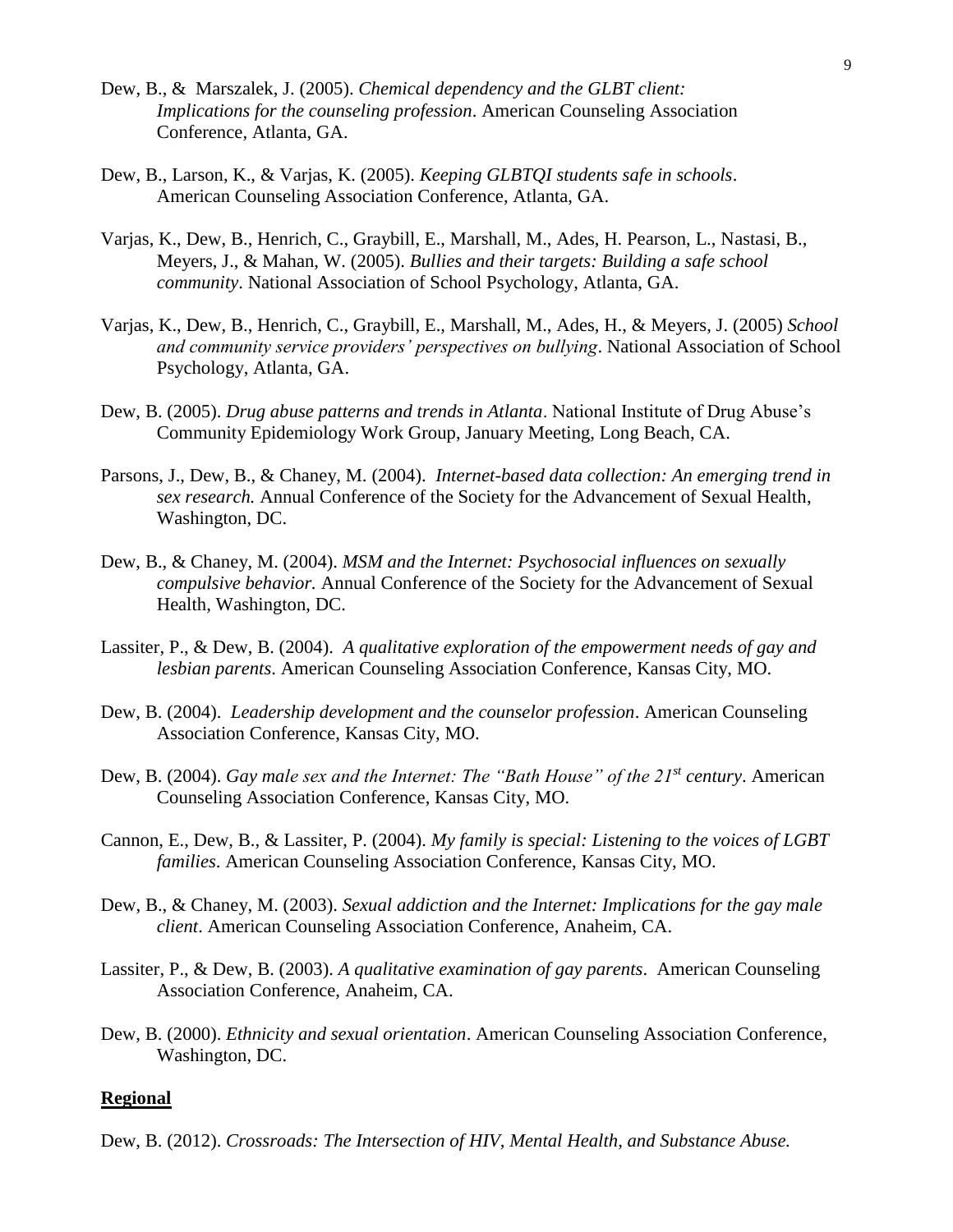*Southeast AIDS Training and Education Center.* Emory University Department of Family and Preventive Medicine. Atlanta, GA.

- Dew, B. (2011). *Methamphetamine and Georgia*. 2011 Georgia Ryan White Meeting. Atlanta, GA.<br>Mosley, T., & Dew, B. (2010). *Bridging the gap: Gaining a better understanding of black*<br>*undergraduate female students and coll* Mosley, T., & Dew, B. (2010). Bridging the gap: Gaining a better understanding of black Conference. Williamsburg, VA.
- Dew, B., Roberts, J., McDanie, T., & Singh, A. (2009). Assessing HIV/AIDS in Atlanta's transgender community. Centers for Disease Control and Prevention (CDC) Turning Research into Practice Monthly Symposium, Atlanta, GA.
- Dew, B. (2009). *Methamphetamine use and HIV: Assessing the risk in Georgia*. Annual HIV Early Intervention Services Intensive Workshop sponsored by Georgia DHR, Division of Public Health, Young Harris, GA.
- Dew, B. (2008). *ICE & HIV: The intersection of substance abuse treatment and public health concern*. 2008 Georgia School of Addictions Study Annual Conference, Augusta, GA.
- Gray. G., & Dew, B. (2008). *Addiction training that works! Understanding factors that influence positive student outcome in a graduate addictions course. 2008 SACES Conference,* Houston, TX.
- Dew, B. (2008). *Methamphetamine use and persons living with HIV*. 2008 Southeastern AIDS Training and Education Center Annual Conference. Atlanta, GA.
- Dew, B. (2007). *Meth use and HIV in the Southeast*. Medical Management of HIV in the Southeast Conference. Amelia Island Plantation, FL.
- Dew, B. (2007). *Understanding the impact of methamphetamine use in the Southeast: Implications for the nursing profession*. Emory College of Medicine, Orientation to Adult HIV Healthcare Fall Session, Atlanta, GA
- Dew, B. (2007). *The emergence of crystal meth in the Southeast: Implications for Counselors*. 2007 Alabama Counseling Association Conference, Birmingham, AL.
- Correctional Health Services Annual Conference, Jekyll Island, GA. Dew, B. (2006). *Got meth? Exploring methamphetamine addiction in Georgia*. Georgia
- Dew, B. (2006). *The relationship between meth use and HIV among Atlanta's MSM population*. Georgia Community Planning Meeting Fall Conference, Savannah, GA.
- Dew, B. (2006). *Meth use and HIV*. Emory College of Medicine, Orientation to Adult HIV Healthcare Fall Session, Atlanta, GA.
- Dew, B. (2006). *The ice age: Understanding the growing threat of methamphetamine use in Georgia*. Georgia Association of Community Service Boards Annual Conference, Augusta, GA.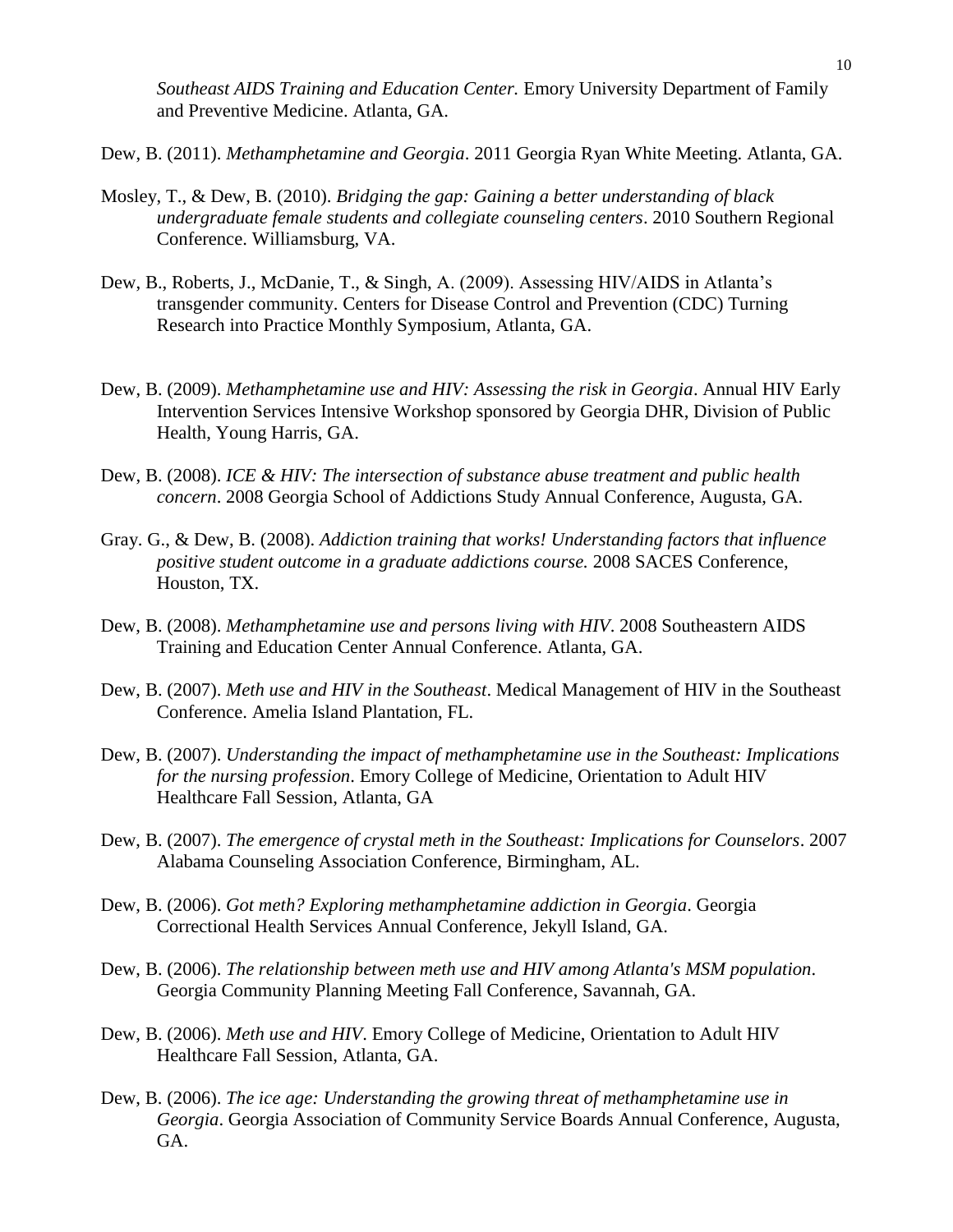- Dew, B. (2006). *Understanding the statewide impact of methamphetamine use.* North Georgia Ministerial Annual Conference, Atlanta, GA.
- Dew, B. (2006). *Ice and HIV: The impact of meth use among Southeastern MSM*. South Carolina's Annual Conference on HIV/STD's, Myrtle Beach, SC.
- Dew, B. (2006). *Crystal Meth and HIV: A regional threat*. Emory College of Medicine, Orientation to Adult HIV Healthcare Spring Session, Atlanta, GA.
- Dew, B. (2006). *Impact of methamphetamine on metro-Atlanta schools and communities*. Metropolitan Regional Educational Service, Atlanta, GA.
- Dew, B. (2006). *Meth use in Atlanta: A community at-risk*. Emory College of Medicine, Methamphetamine and HIV: Issues for Healthcare Providers, Atlanta, GA.
- Dew, B. (2005). *Methamphetamine and HIV*. Emory College of Medicine, Orientation to Adult HIV Healthcare, Atlanta, GA.
- *psychologists*. Georgia Association of School Psychologists, Jekyll Island, GA. Dew, B. (2004). *Gay, lesbian, and bisexual issues in the schools: Implications for school*
- Dew, B., Lassiter, P., Wierzalis, E., & Marszalek, J. (2004). *The impact of being gay, lesbian, or bisexual on a counselor educator.* Southern Region's Association of Counselor Education and Supervision Conference, Athens, GA.
- *substance abuse treatment*. Southern Region's Association of Counselor Education and Grey, G., Davis, T., & Dew, B. (2004). *Factors affecting African American women's entry into*  Supervision Conference, Athens, GA.
- Dew, B., & Marszalek, J. (2004). *Chemical dependency and sexual orientation: Implications for the sexual minority client*. Southern Region's Association of Counselor Education and Supervision Conference, Athens, GA.
- Dew, B. (2003). *[www.virtualsex.com:](www.virtualsex.com) Implications for the counseling profession*, Augusta State University, CSI Chapter, Augusta, GA.
- Lassiter, P., Dew, B., Newton, K., & Yarbrough, B. (2003). A qualitative exploration of the empowerment needs of gay & lesbian parents. Southern Region's Association of Counselor Education and Supervision Conference, Chattanooga, TN.
- Chaney, M., & Dew, B. (2003). *[www.virtualsex.com:](www.virtualsex.com) Implications for the counseling profession.*  Southern Region's Association of Counselor Education and Supervision Conference, Chattanooga, TN.
- Dew, B. (2001). *Coming out to parents: Implications for today's family*. Wilmington-Caper Fear PFLAG Anniversary Dinner, Wilmington, NC.
- Dew. B. (2000). *Using powerpoint technology to enhance your presentation effectiveness*. Piedmont Chapter, American Society for Training and Development, Greensboro, NC.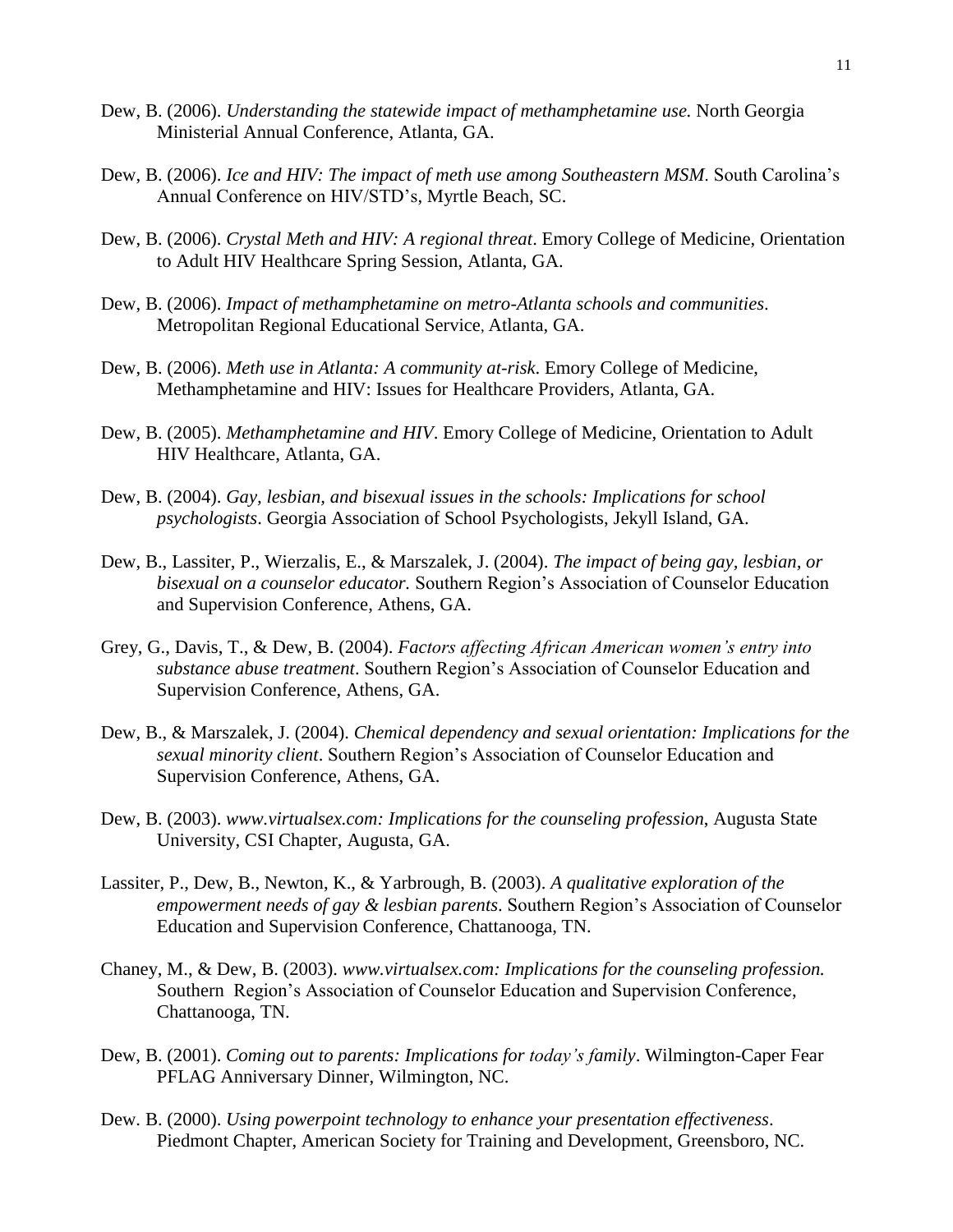- Dew. B. (2000). *Enhancing our community voice: Don't just talk, be heard*. Triad Business and Professional Guild Meeting, Greensboro, NC.
- Dew, B. (2000). *Ethnicity and sexual orientation*. American Counseling Association Conference, Washington, DC.
- Dew, B. (1999). *Sexual orientation issues in educational settings*. Northwest Area Health Education Conference on The Impact of Sexual Orientation Issues on Physical and Mental Health in Educational, Religious, and Medical Settings, Winston-Salem, NC.
- Dew. B. (1999). *Addictions treatment and the sexual minority client: Implications for the counseling profession*, North Carolina Counselors Association Annual Conference, Charlotte, NC.
- Dew, B., & Fletcher, T. (1998). *The coming out process: Strategies for working with gay, lesbian, and bisexual clients and their families*. North Carolina Counselors Association Annual Conference, Chapel Hill, NC.
- Dew, B., & Myers, J. (1998). *Gay parents: No longer a paradox*. Southern Region's Association of Counselor Education and Supervision Conference, Montgomery, AL.

#### **Local**

- Dew. B. (2013). *New Chair Workshop*. New Chairs Training Program, Georgia State University, Atlanta, GA.
- Dew, B. (2011). *Staying Clean from Crystal Meth: Understanding the Unique Clinical Issues in Treating Methamphetamine Addiction.* Talbot Recovery Center Professional Lecture Series. Atlanta, GA.
- Dew, B. (2011). *Towards a better understanding of the DSM V Proposed Hypersexual Disorder.* Talbot Recovery Center Professional Lecture Series. Atlanta, GA.
- Dew, B. (2011). *Towards a better understanding of addiction and its impact on students*. Fulton County School Psychologists Training, Atlanta, GA.
- Dew, B., & Chamblee, D.D. (2011). *Towards a Better Understanding of Mental and Public Health Needs Facing Atlanta's Transgender Community*. Positive Impact Training, Atlanta, GA.
- Dew, B. (April, 2011). *Towards A Better Understanding of the DSM V's Proposed Hypersexual Disorder*. Talbott Recovery Center. Atlanta, GA.
- Dew, B. (2010). *A closer look at addiction and addictive behaviors.* Guest speaker for Dr. Fran Mullis's graduate course, Consultation in School Counseling (CPS 7550).
- Dew, B. (2009). *Drug use in metropolitan Atlanta: An examination of current epidemiological trends and their implications for substance abuse treatment*. Ridgeview Institute's Invited Professional Lecture Series, Atlanta, GA.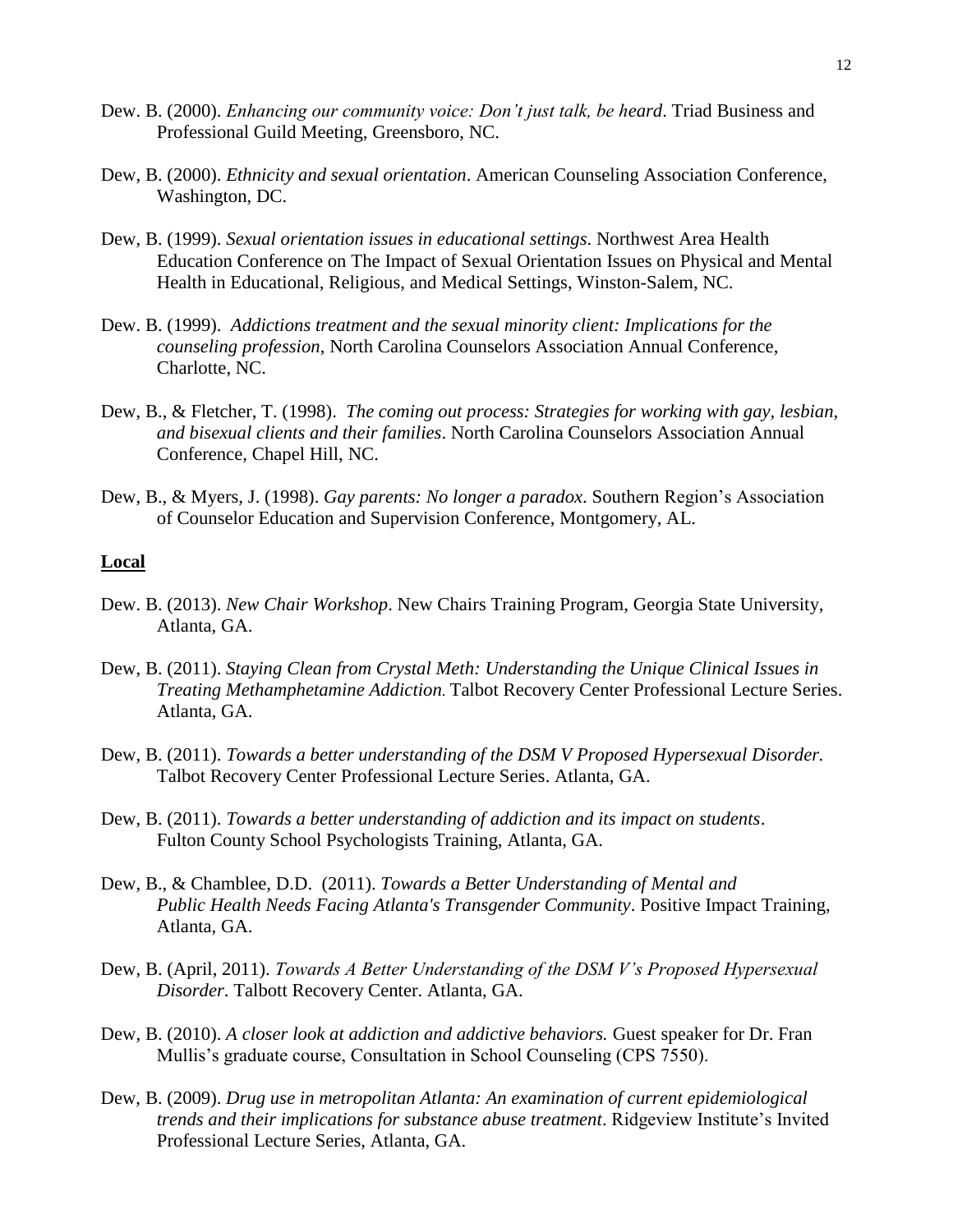- Dew, B. (2009). *Patterns and trends of drug use in Atlanta, GA: Implications for rehabilitation counselors*. Metropolitan Atlanta Chapter of the Georgia Rehabilitation Association Training.
- Dew, B. (2009). A new player in town: Understanding the impact of methamphetamine on Atlanta's drug scene. St. Jude's Recovery Center Training, Atlanta, GA.
- Dew, B. (2008). *Living the dream: What would Martin Luther King say about today's counseling profession*. Georgia State University Chapter of CSI Initiation Keynote Speaker, Atlanta, GA.
- Dew, B. (2008). *The impact of addictions on family systems: Implications for mental health professionals*. Jewish Family and Career Services Training, Atlanta, GA.
- Dew, B. (2008). *Speed, sex, and substance use.* Anchor Hospital, Atlanta, GA.
- Dew, B. (2008). *Methamphetamine use in Atlanta, GA: Implications for HIV service providers*. AID Atlanta Clinical Staff Training, Atlanta, GA.
- Dew, B. (2008). *The emerging meth problem in Atlanta, GA.* AID Atlanta Telephone Crisis Center Staff Training. Atlanta, GA.
- Dew, B. (2008). *The problem of crystal meth in Atlanta's LGBT community*. Georgia Association of Physicians for Human Rights, Atlanta, GA.
- Dew, B. (2008). *Why the escape: Drug use in Atlanta's LGBT community*. Guest presenter for Emory University's Rollins School of Public Health's course on Public Health Concerns in the LGBT Community.
- Dew, B. (2007). *Examining 2006 drug trends in metropolitan Atlanta*. Georgia's High Intensity Drug Trafficking Network, Atlanta, GA.
- Dew, B. & Harris, S. (2007). *The intersection of club drugs and sexual addiction*. Positive Impact, Atlanta, GA.
- Dew, B. (2006). *Exploring drugs trends in metropolitan Atlanta*. Georgia Bureau of Investigation, Atlanta, GA.
- Dew, B. (2006). *The ice age: Understanding the growing threat of methamphetamine use in Atlanta*. Ridgeview Institute's Invited Professional Lecture Series, Atlanta, GA.
- Dew, B. (2006). *Exploring the impact of crystal meth on Atlanta's GLBT community*. Atlanta Executive Network Meeting, Atlanta, GA.
- Dew, B. (2006). www.*[virtualsexnow.com:](www.virtualsexnow.com) The impact of the Internet on today's sexuality*. Ridgeview Institute's Invited Professional Lecture Series, Atlanta, GA.
- Dew, B. (2006). *Secrecy and shame: Married men and their online sexual behavior*. Georgia State University's Chapter of AGLBIC's Annual Conference, Atlanta, GA.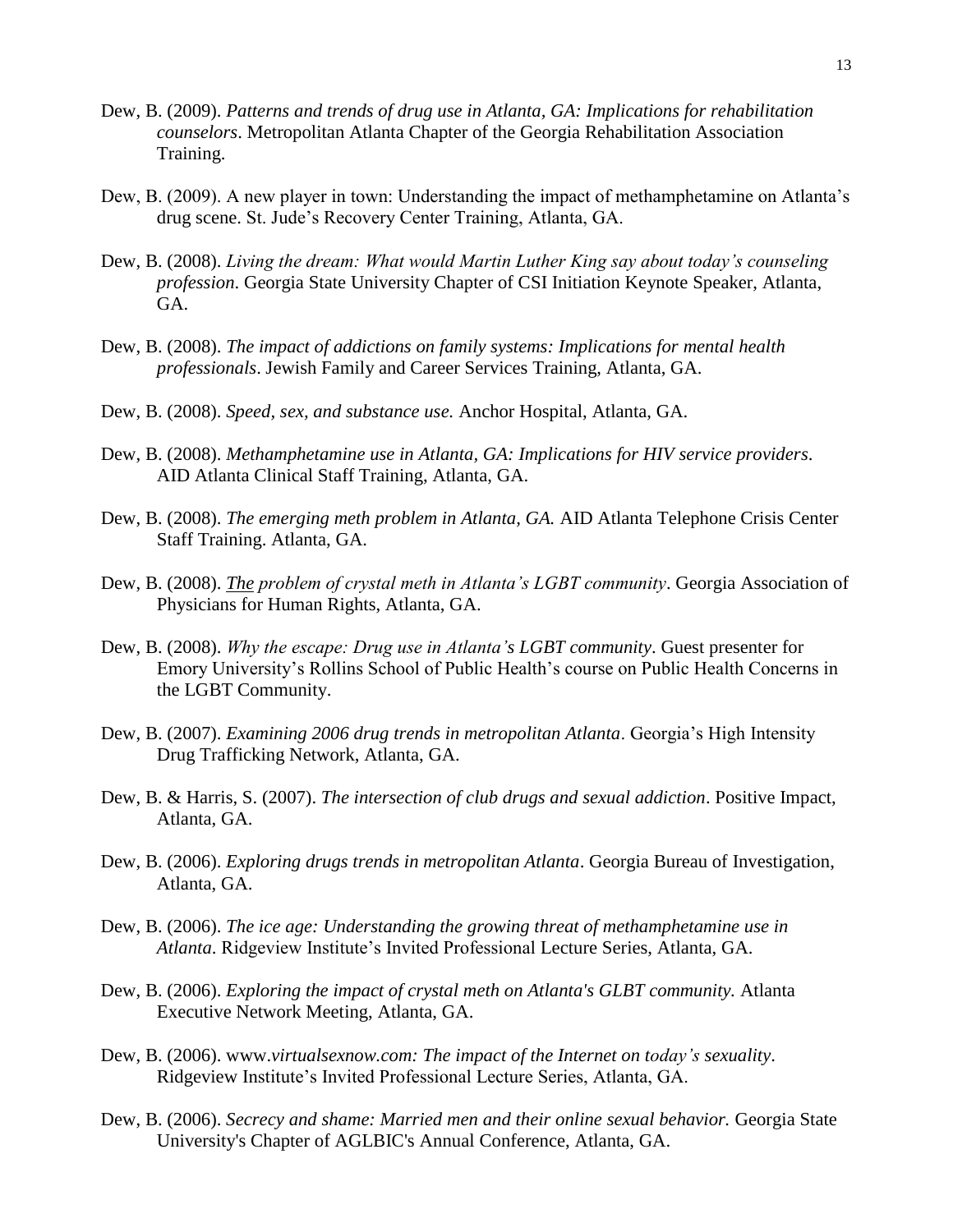- Dew, B. (2005). *Current pathways to drug abuse and addiction in Atlanta*. Keynote address for the Metropolitan Atlanta Drug Treatment and Abuse Trends Conference, Atlanta, GA.
- Dew, B. (2005). *Crystal meth 101: Implications for treatment providers, AIDS service workers, and medial professionals.* The Atlanta Summit on Methamphetamine and the Gay Male Community, Atlanta, GA.
- Dew, B. (2005). *Empowering in disempowering times: Effective counseling tools in working with gay, lesbian, bisexual, and transgendered individuals*. Keynote address for Georgia State University's AGLBIC-CSI Inaugural Day of Learning, Atlanta, GA.
- Meyers, J. (2005). *School community service providers' perspectives on bullying toward*  Graybill, E., Marshall, M., Singh, A., Mahan, W., Harrison, P., Larson, K., Varjas, K., Dew, B., & *GLBTQI youth*. Georgia State University's AGLBIC-CSI Inaugural Day of Learning, Atlanta, GA.
- Dew, B., & Newton, K. (2004). *Methamphetamine 101*. Atlanta Methamphetamine Working Group, Atlanta, GA.
- Varjas, K., & Dew, B. (2004). *LGBT students and the classroom: A legal and ethical perspective*. Rose Garden School, Cobb County, GA.
- Dew, B. (2004). *Implications of drug abuse on the HIV+ client*. Jerusalem House In-Service Training, Atlanta, GA.
- Dew, B. (2004). *LGBT youth and our schools: Issues facing school psychologists*. Dekalb County City School District, Decatur, GA.
- St. Jude's Recovery Center, Atlanta, GA. Dew, B. (2004). *Dual disorders: Counseling clients with chemical dependency and mental illness*.
- Dew, B. (2004). , *The mental health profession: Past, present, and future*. The Georgia State University Psychology Research Conference, Atlanta, GA.
- Dew, B. (2004). *Counseling the stimulant addicted client*. Georgia State University, Atlanta, GA.
- Dew, B. (2003). *Sex, lies, and the Internet: Internet sexual addiction*. Georgia Association of Physicians for Human Rights, Atlanta, GA.

#### **Poster Sessions**

- Conference sponsored by the Centers for Disease Control and Prevention, Atlanta, GA. Dew, B., Mansergh, G., Castleberry, J., Mehling, E., Pimsler, M., Reeves, J., Smith, J., Storie, M., Thompson, V. (2009). *Toward a better understanding of non-addicted, methamphetamineusing men who have sex with men (MSM) in Atlanta*. Annual National HIV Prevention
- Dew, B., Green, E., McInnis, S., Reid-Webster, K., Schmoll, J., & Trotter, R. (2006). *Assessing the impact of HIV/AIDS in Atlanta's transgender community*. Georgia State University's Chapter of AGLBIC's Annual Conference, Atlanta, GA.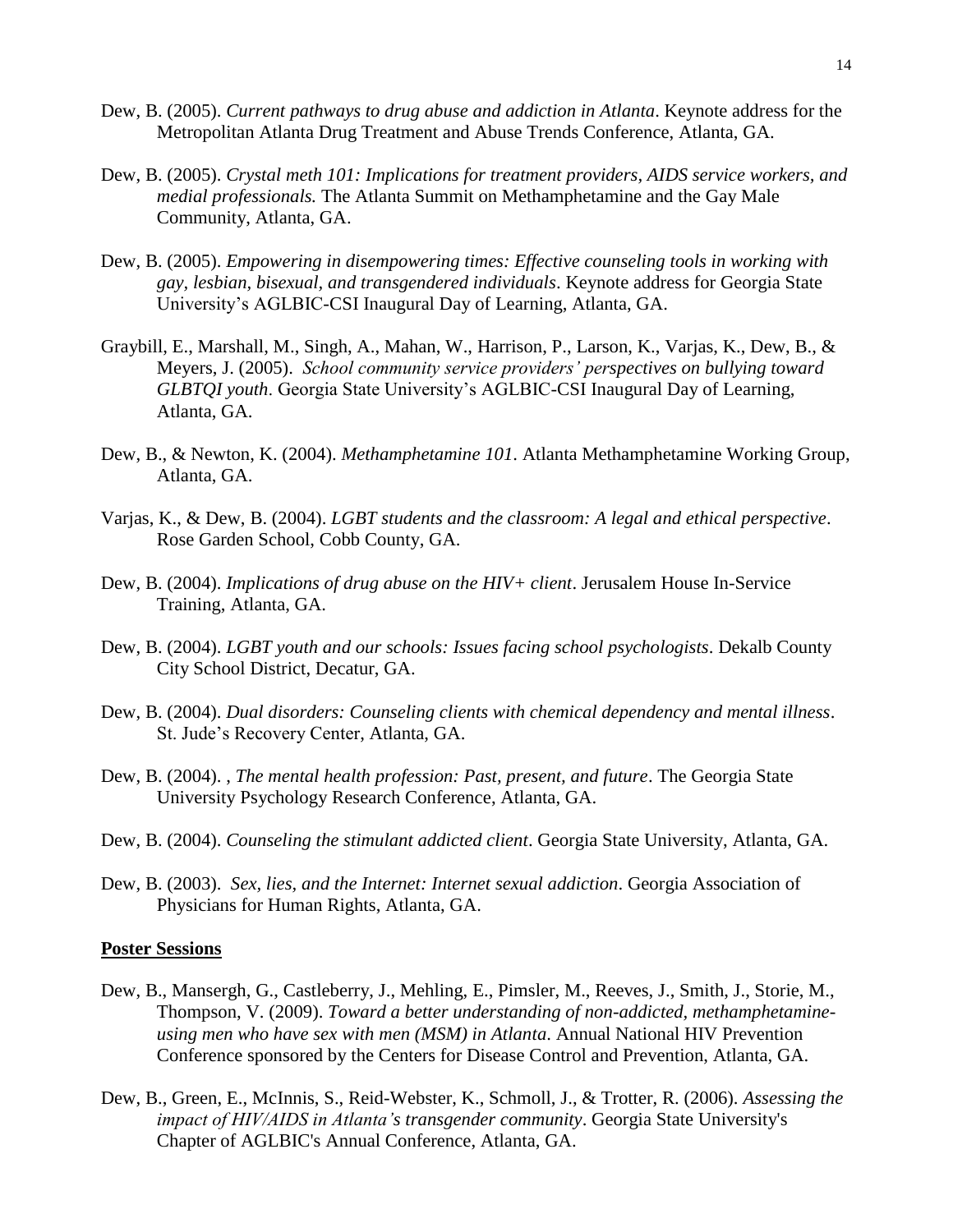- Birckbichler, L., Lopp, G., Mahan, W., Varjas, K., Dew, B., & Meyers, J. (2006). Examining the psychosocial concerns of gay, lesbian, and youth in schools. Georgia State University's Chapter of AGLBIC's Annual Conference, Atlanta, GA.
- Dew, B., Larson, K., & Varjas, K. (2005). *Keeping GLBTQI students safe in schools*. American Counseling Association Conference, Atlanta, GA.
- Dew, B. (2005). *The gay male and the Internet: The "Bath House" of the 21st century*. Georgia State University's AGLBIC-CSI Inaugural Day of Learning, Atlanta, GA.
- Dew, B., & Chaney, M. (2005). *MSM and the Internet: Psychosocial influences on sexually* compulsive behavior. Georgia State University's AGLBIC-CSI Inaugural Day of Learning, Atlanta, GA.
- Dew, B., Gailis, A., Harrison, P., Kordansky, J., Larson, K., Mahan, W., & Raybon, R. (2005). *A quantitative and qualitative examination of online chat room activity of heterosexual married men*. Georgia State University's AGLBIC-CSI Inaugural Day of Learning, Atlanta, GA.

## **EDITORIAL SERVICES SERVICES**

- Guest Editorial Reviewer, *Journal of Homosexuality*, 2013
- Guest Editorial Reviewer, *Journal of Homosexuality*, 2011
- Guest Editorial Reviewer, *Western Journal of Emergency Medicine*, 2011.
- Guest Editorial Reviewer, *School Psychology Quarterly*, 2010.
- Grant Proposal Reviewer, Centers for Disease Control (CDC) and Georgia State University (GSU) Collaborative Research Grants, 2010.
- Review Committee Member, Georgia State University FY12 Dissertation and William M. Suttles Research Grant Awards. 2010.
- Grant Proposal Reviewer, Chi Sigma Iota Wellness Grant Awards. 2010-**Present**.
- Editorial Review Board Member, *Journal of LGBT Issues in Counseling.* 2009-**Present**.
- *Assessment and Treatment,* Columbia University Press, 2008. Book Reviewer: *Substance Use Disorders in Lesbian, Gay, Bisexual, and Transgender Clients:*
- Proposal Reviewer, *Institute for Population Sciences, Health Assessment, Administration, Services and Economics*, Wayne State University, 2007.
- Guest Editorial Reviewer, *Journal of Psychoactive Drugs*, 2006.
- Guest Editorial Reviewer, *Journal of Psychology and Human Sexuality*, 2006.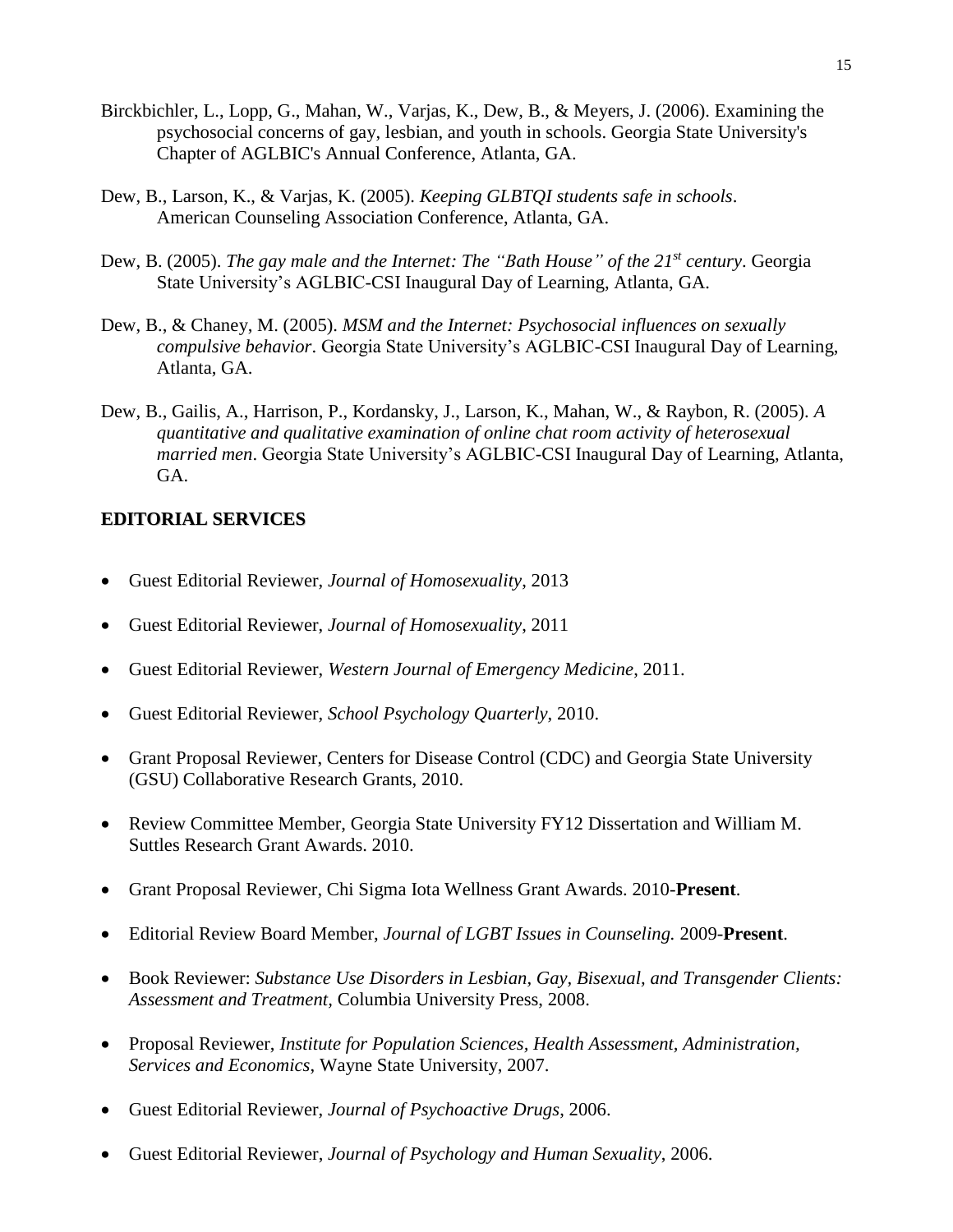- Guest Editorial Reviewer, *Journal of Public Health Management and Practice*, 2006.
- Book Proposal Reviewer, Merrill Prentice Hall Publishing Co., 2006.
- Editorial Review Board Member, *Journal of Sexual Addiction and Compulsivity*, 2005-**Present**.
- Guest Editorial Reviewer, *Journal of Individual Psychology*, 2005.
- Guest Editorial Reviewer, *Journal of Psychology and Human Sexuality*, 2004.
- Guest Editorial Reviewer, *Q*, 2000.
- Guest Editorial Reviewer, *Adultspan*, 2000.

## **LEADERSHIP & SERVICE LEADERSHIP & SERVICE**

#### **National**

- Treasurer, Association of Counselor Educators and Supervisors, 2009-Present.
- Treasurer Elect, Association of Counselor Educators and Supervisors, 2008.
- Past President, Association of Lesbian, Gay, Bisexual, and Transgender Issues in Counseling, 2007-2008.
- Content Expert, *The Role of the Non-Profit Organization in Combating Methamphetamine Use*, The Chronicle of Philanthropy, 2007.
- Consultant, *The Spread of Methamphetamine across the Southeast*, The Advocate, 2007.
- President, Association of Gay, Lesbian, and Bisexual Issues in Counseling, 2006-Present.
- President Elect, Association of Gay, Lesbian, and Bisexual Issues in Counseling, 2005-2006.
- Consultant and television interviewee, *Ice and the City: Methamphetamine Use in Atlanta*, *Georgia*, ABC National News, 2006.
- Member, ACA Council of Presidents and Region Chairs, 2005- Present.
- Member, Board of Directors, Society for the Advancement of Sexual Health, 2005- Present.
- Member, Resource Committee, Society for the Advancement of Sexual Health, 2005- Present.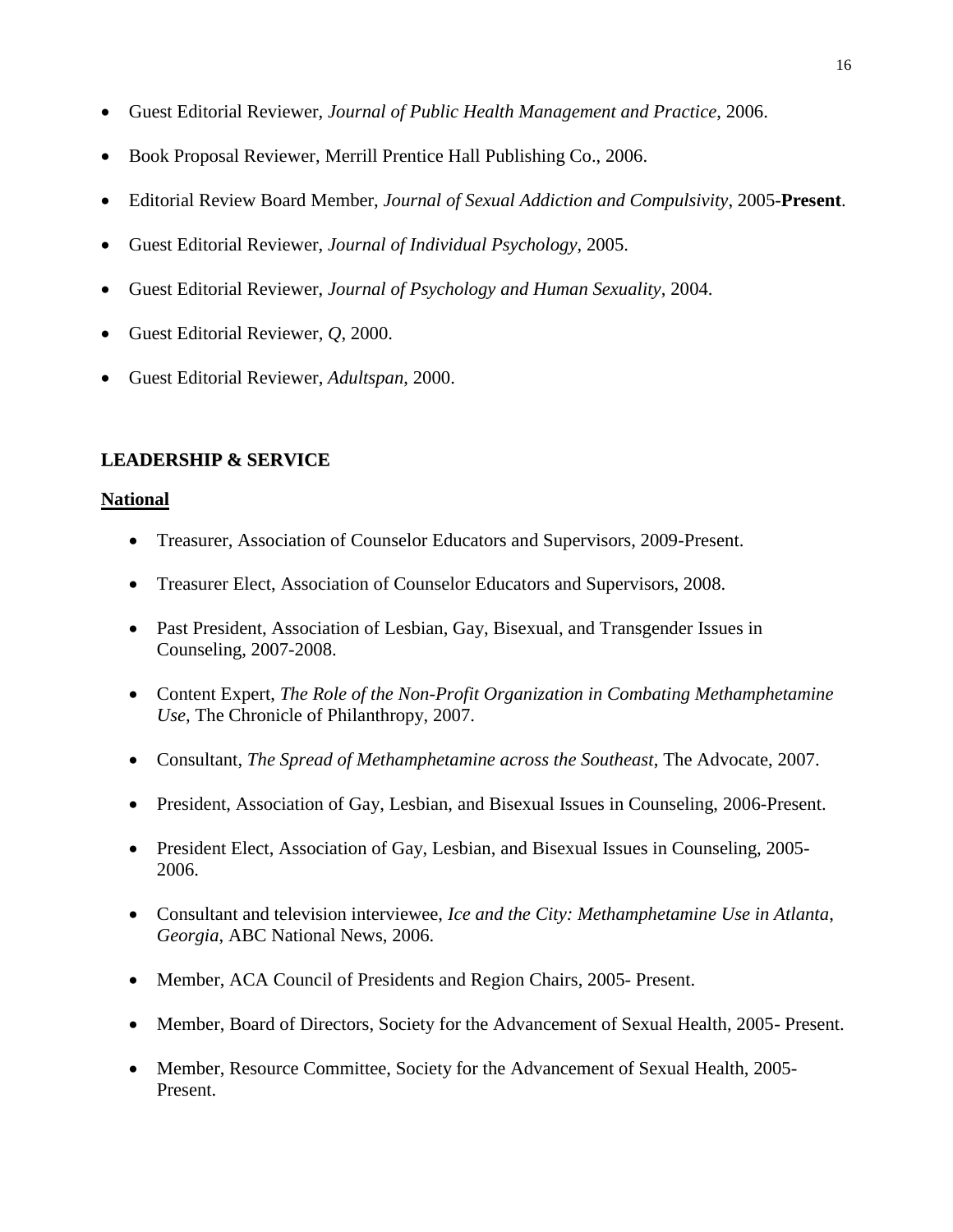- Representative, Community Epidemiological Working Group, National Institute of Drug Abuse, 2004-2009.
- Co-Chairperson, ACA International Conference Committee, ACES, 2004.
- Program Selection Reviewer, American Counseling Association Annual Convention, 2004.
- Chairperson, Media Committee, AGLBIC, (2003-2004).
- Committee Member, The Committee on Process Addictions, International Association of Addiction and Offender Counselors, (2003-2004).
- Chairperson, Chapter Development Committee, Chi Sigma Iota, (2002-2004).
- President, Upsilon Nu Chi Chapter of Chi Sigma Iota, (1999-2000).
- Member, Human Rights Committee, Association for Counselor Education and Supervision, (1999-2003).
- Founding President, North Carolina Association for Gay, Lesbian, Bisexual Issues in Counseling, (1998-2000).
- Member, Board of Trustees, Association for Gay, Lesbian, Bisexual Issues in Counseling, American Counseling Association, (1998-2000).
- Member, North Carolina Counselor Association Executive Council, (1998-2000).

# **Community**

- Interviewee, *Heroin overdoses rattle suburbs*. Atlanta Journal and Constitution, May 15, 2011.
- Content Expert, *Heroin's growing influence in Metropolitan Atlanta*, 640 WGST Radio, 2011.
- Presenter, Eight-week Lecture Series, "*Understanding addiction and its impact on the St. Mark community*, St. Mark United Methodist Church. 2011.
- Georgia Public Broadcasting System. 2007 Consultant and television interviewee, *The Emerging Threat of Meth Use in Georgia*,
- Content Expert, *Methamphetamine Use in Atlanta*, Fox 5 News, 2006.
- Chair, Atlanta Crystal Meth Working Group, 2005-2008.
- Chair, Technical Advisory Group on Addictions, Youth Pride, Atlanta, GA. 2005- Present.
- Official Event Organizer, Inaugural Atlanta Summit on Methamphetamine and the Gay Male Community, 2005.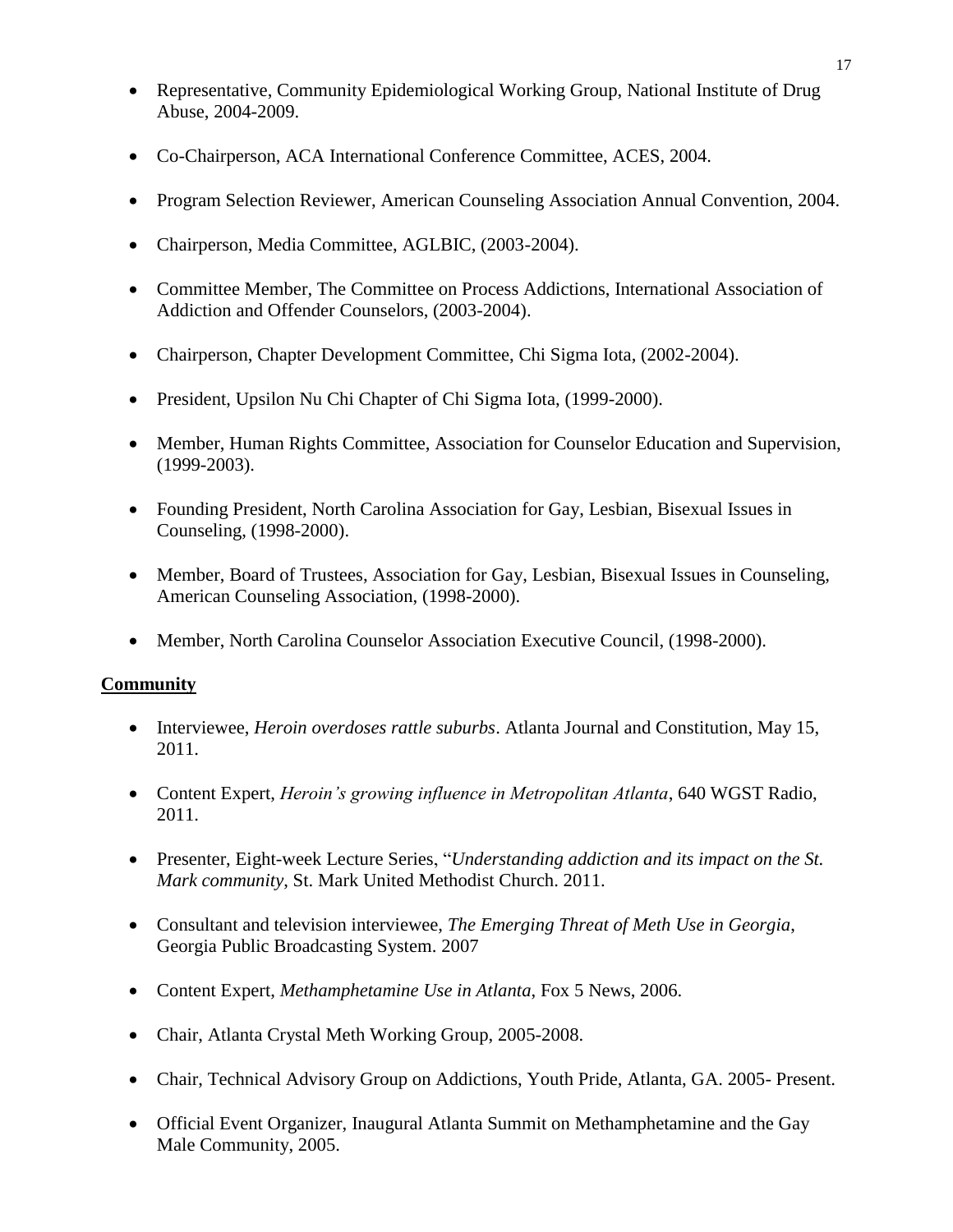- Founding Member, Atlanta Methamphetamine Working Group, 2004-Present.
- Content Consultant, Southern Voice Magazine, 2003-Present.
- Education Committee Member, AID Atlanta, 2003-2005.
- Advisor, Georgia Substance Abuse Certification Board, 2003-2004.
- Content Expert, The Internet's Impact on Sexual Addiction, Fox 5 News, 2003.
- Vice-President of Finance, Piedmont Chapter of American Society for Training and Development, (2000-2002).
- Newsletter Editor, Triad Business and Professional Guild (2000-2002).

# **University**

- Member, Dean of College of Education Search Committee.
- Chair, College of Education Strategic Planning Committee, 2012 Present.
- Member, Dean's Advisory Board, 2011-Present.
- Member, Member, Georgia State University Research Internal Grant Peer Review Committee, 2011.
- Coordinator, Department's 2010 CACREP Self-Study for Mental Health, School Counseling, and Counselor Education and Practice Programs, 2010.
- Member (2<sup>nd</sup> Term), Georgia State University's Institutional Review Board (IRB), 2010-Present.
- Member, College of Education, Faculty Grievance Hearing Appeals Committee (Tenure and Promotion), 2010.
- Member, Master's Initiative Committee, College of Education, 2010.
- Chair, Faculty Search Committee, Department of Counseling & Psychological Services, 2010.
- Member, College of Education Faculty Affairs Appeals Committee, 2009.
- Member, College of Education Masters Initiative Committee, 2009.
- Subcommittee, 2009. Member, College of Education Academic Affairs Student Dishonesty Appeals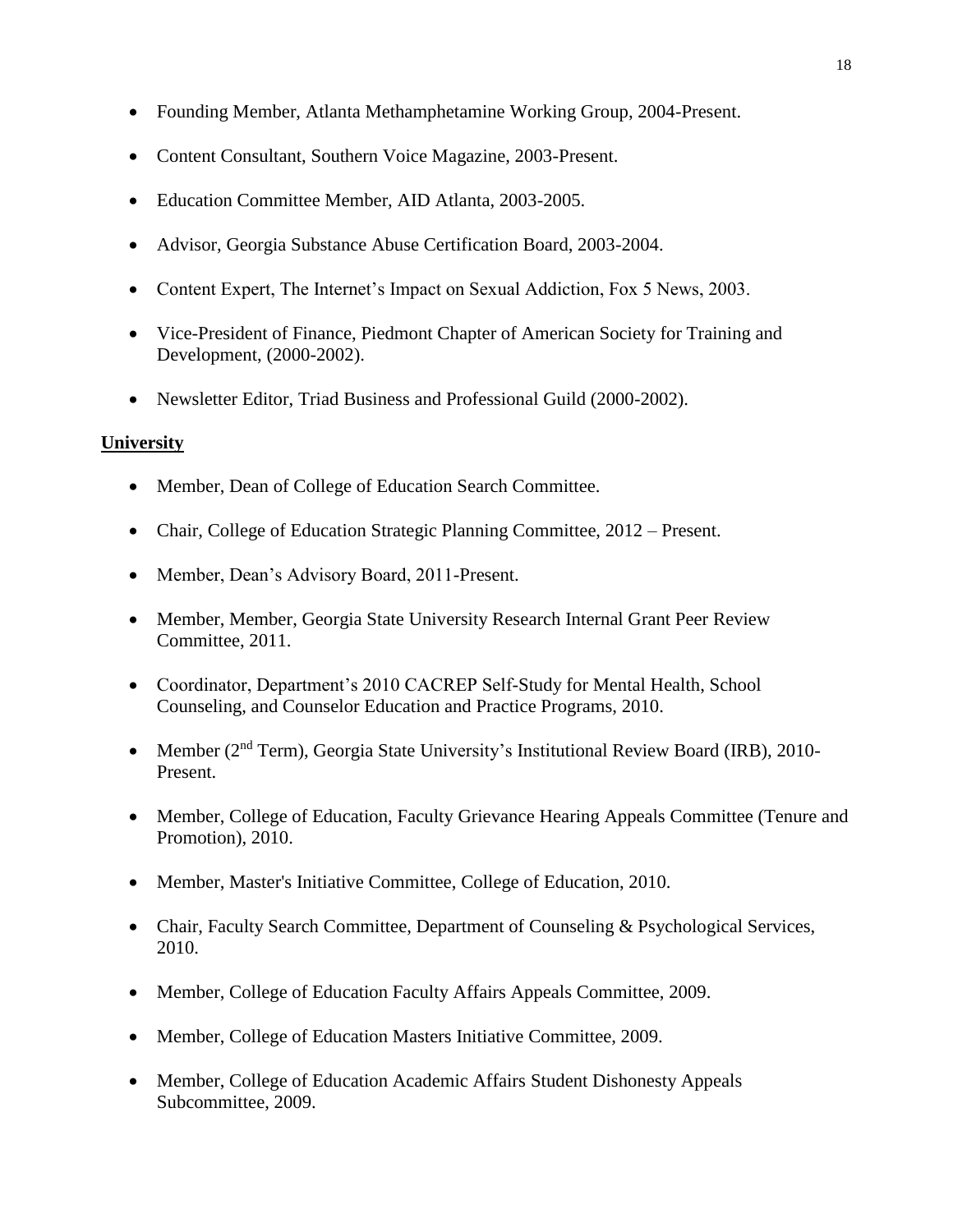- Coordinator, Department of Counseling and Psychological Services, Masters and Ed.S. Programs in Professional Counseling, 2008-2011.
- Member, Georgia State University's Institutional Review Board (IRB), 2007-2009.
- Chair, Doctoral Dissertation Committee: Student: Karin Smithson, 2007-Present.
- Faculty Search Committee, Department of Counseling & Psychological Services, 2007.
- Chair, Doctoral Dissertation Committee: Student: Kathy Newton, 2006-2007.
- Member, Doctoral Dissertation Committee: Student: Geneva Gray (Chair: Dr. Catharina Chang), 2006-2008.
- Member, Doctoral Dissertation Committee: Student: James Burns (Chair: Dr. Susan Talbut), 2006-2007.
- Member, Doctoral Dissertation Committee: Student: Mary Jane Phillips (Chairperson: Dr. Julie Ancis), 2004-2007.
- Secretary, Faculty Affairs Committee, Georgia State University, College of Education, 2004-2006.
- Faculty Search Committee, Department of Counseling & Psychological Services, 2005.
- Catharina Chang), 2004- 2005. Member, Doctoral Dissertation Committee: Student: Joffrey Suprina (Chairperson: Dr.
- Chair, Group Program, Department of Counseling & Psychological Services, 2004-Present.
- Member, Retention Committee, Department of Counseling & Psychological Services, 2004.
- Faculty Advisor, Georgia State University Chapter of Licensed Professional Counselor Associates, 2003-2005
- Member, Campus Attitude Survey Subcommittee (CASS), 2003-2004.
- Member, College of Education Graduate Admissions Appeals & Exceptions Committee, 2003-2004.
- Faculty Advisor, Georgia State University Chapter of Chi Sigma Iota, 2003-2005.
- Member, Retention Committee, Georgia State University Dept. of Counseling and Counseling Services, 2003.

# **HONORS & AWARDS**

2010 Distinguished Scholar Award, Chi Sigma Iota, University of North Carolina-Greensboro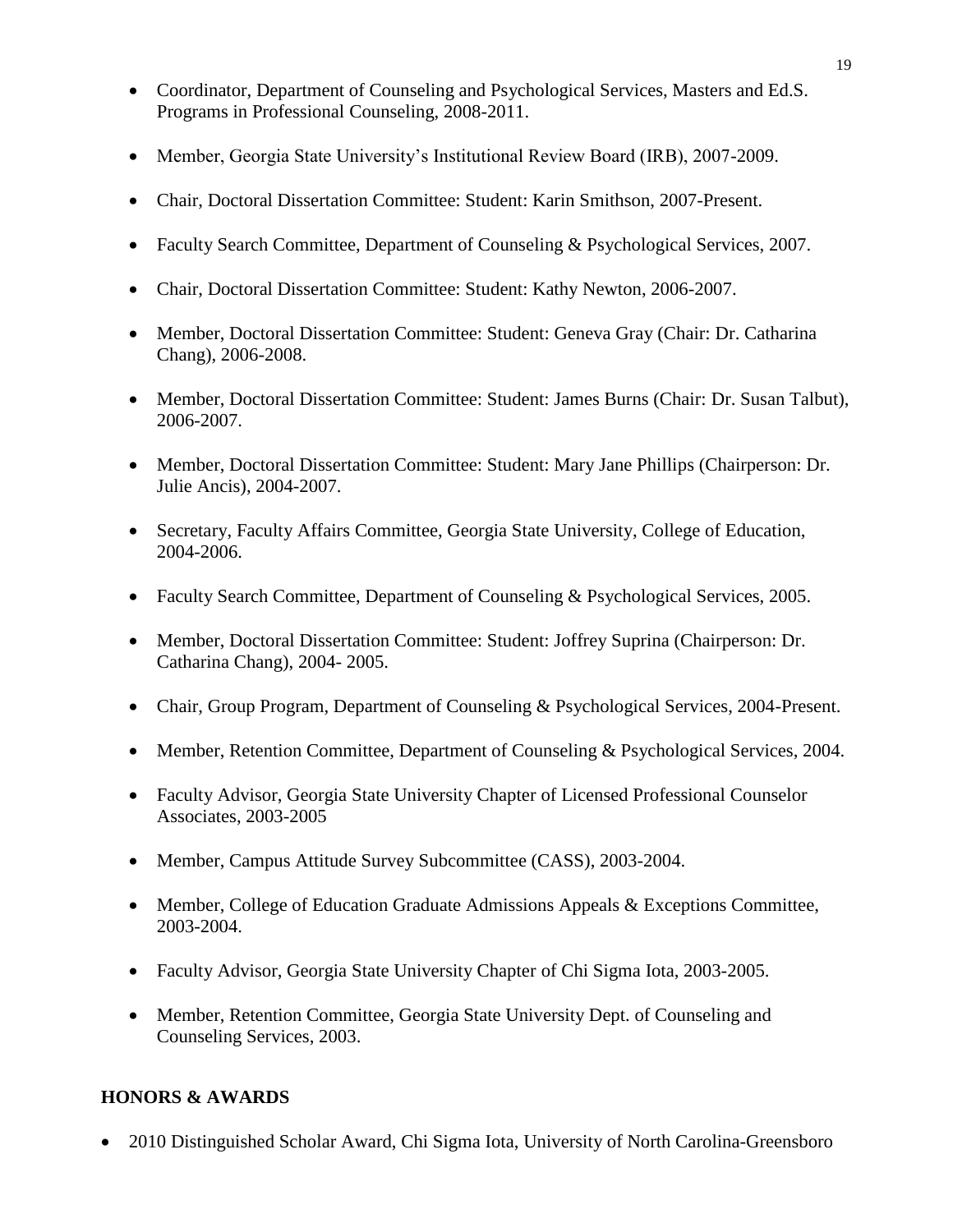- 2009 Courtland Lee Social Justice Award, Southern Association of Counselor Education and Supervision
- 2007 Outstanding Faculty Research Award, College of Education, Georgia State University
- 2007 JoAnna White Founder's Award, Chi Epsilon Chapter of Chi Sigma Iota, Georgia State University's Department of Counseling and Psychological Services
- 2007 Distinguished Alumnus Award, Department of Counseling and Educational Development, **UNCG**
- 2007 Outstanding Addictions/Offender Professional Award. Association of Addictions and Offender Counseling, American Counseling Association.
- 2000 Dissertation of the Year Award, Division of Counseling Education and Supervision, American Counseling Association
- 1999 Marian Pope Franklin Outstanding Student Award, Department of Counseling and Educational Development, UNCG
- 1999 Selected as a Fellow, Chi Sigma Iota International Honor Society
- 1998 Outstanding First Year Doctoral Student Award, Department of Counseling and Educational Development, UNCG
- 1998 Selected as Emerging Leader, Southern Region's Association of Counseling Education and Supervision
- 1998 Selected as Outstanding Young Man of America, Outstanding Young Man of America International
- 1997 Inductee, Chi Sigma Iota International Honor Society

# **FUNDED RESEARCH GRANTS RESEARCH GRANTS**

- Dew, B. (Co-Principal Investigator). *Toward a Better Understanding of Non-Addicted, Methamphetamine-using Men who have Sex with Men (MSM).* Centers for Disease Control and Prevention and Georgia State University Seed Grant Award for Social and Behavioral Science Research, 2007-2009, \$30,000.
- Dew, B. (Principal Investigator). *HIV Prevention Needs Assessment for MSM and Crystal Meth Use in Atlanta, GA*. Georgia Department of Human Resources, 2006-Present, \$30,155.
- Dew, B. (Principal Investigator). *Factors Influencing Abstinence Among Methamphetamine Dependents.* National Institute of Health RO3 Grant Program. \$143,384 (Not Funded).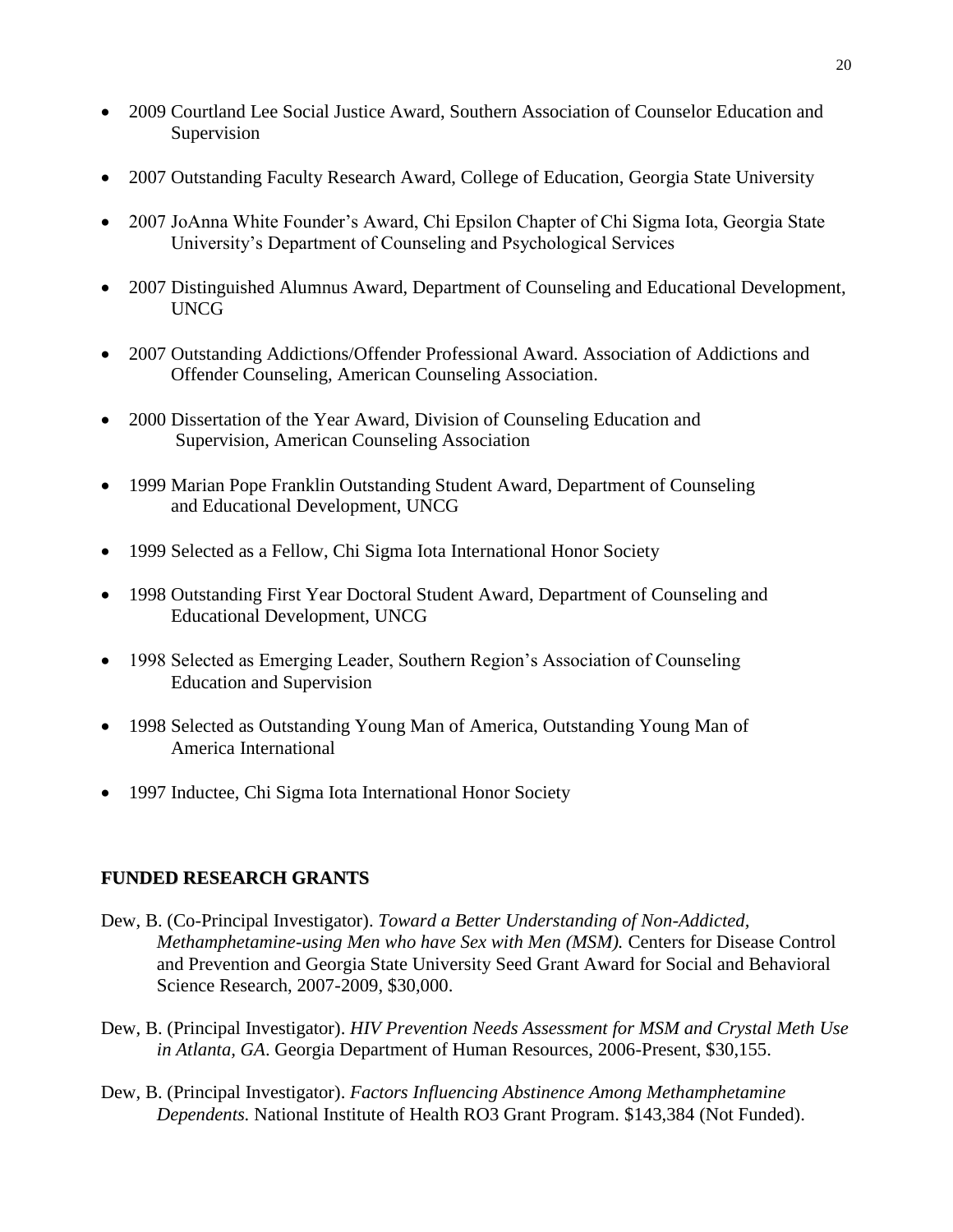- Dew, B. (Principal Investigator). *Examining the Impact of HIV in Atlanta's Transgender Community*. Georgia Department of Human Resources, 2006-Present, \$30,155.
- Dew, B. (Principal Investigator). *Methamphetamine Recovery: Factors and Influences*. Georgia State University Mentor Grant, 2005-Present, \$10,000.
- Varjas, K., Dew, B., & Meyers, J. (Co-principal Investigator). *Renfroe Bullying Intervention (RBI) Project*. Service Project Application, National Association of School Psychologists Children's Fund, 2005, \$3,700.
- Varjas, K., Dew, B., & Meyers, J. (Co-principal Investigator). *Support for Bullying Project through the Center for Research on School Safety, School Climate, and Classroom Management*. College of Education, Georgia State University, Spring 2005, \$900.
- Spring 2005, \$2,000. Varjas, K., Dew, B., Meyers, J., Henrich, C., & Jarrett, O. (Co-principal Investigators). *Bullying Among School Children: A Research Program to Determine its Causes, Impact and Effective School-Based Interventions.* College of Education, Georgia State University,
- Varjas, K, Dew, B., & Myers, J. (Co-principal Investigators). *Gay, Lesbian, Bisexual, Transgender, Questioning, and Intersex (GLBTQI) Youth Bullying Project*. Society for the Study of School Psychology, Early Career Grant, 2004-2005, \$14,215.
- Sterk, C., & Elifson, K. (Co-principal investigators), Dew, B. (Consultant). *Club Drugs: Ecstasy Use Patterns and HIV Risk.* National Institute on Drug Abuse, 2001-2005, \$5,000.
- 2004, \$2,000. Varjas, K., Dew, B., Meyers, J., Henrich, C., & Jarrett, O. (Co-principal Investigators). *Bullying Among School Children: A Research Program to Determine its Causes, Impact and Effective School-Based Interventions.* College of Education, Georgia State University, Fall
- 2004, \$2,000. Varjas, K., Meyers, J., & Dew, B. (Co-principal Investigators). *Gay, Lesbian, Bisexual, Transgender, Questioning, and Intersex (GLBQTI) Youth Bullying Project*. College of Education, Georgia State University, 2004, \$2,000.
- Dew, B. (Principal Investigator). *HIV Prevention among Bisexual and Gay Males Who Use the Internet for Sexual Pursuits*. Georgia State University's Proposal Development Grant, 2003- 2004, \$1,300.
- \$2,700. Varjas, K., Dew, B., Meyers, J., Henrich, C., & Jarrett, O. (Co-principal Investigators). *Bullying Among School Children: A Research Program to Determine its Causes, Impact and Effective School-Based Interventions.* College of Education, Georgia State University, 2004,

**PROFESSIONAL MEMBERSHIPS (Past and Present) PROFESSIONAL MEMBERSHIPS (Past and Present)** 

- American Counseling Association
	- Association for Counselor Education and Supervision
	- Association for Multicultural Counseling and Development
	- **-** Association for Gay, Lesbian, and Bisexuals Issues in Counseling
	- Association for Specialist in Group Work